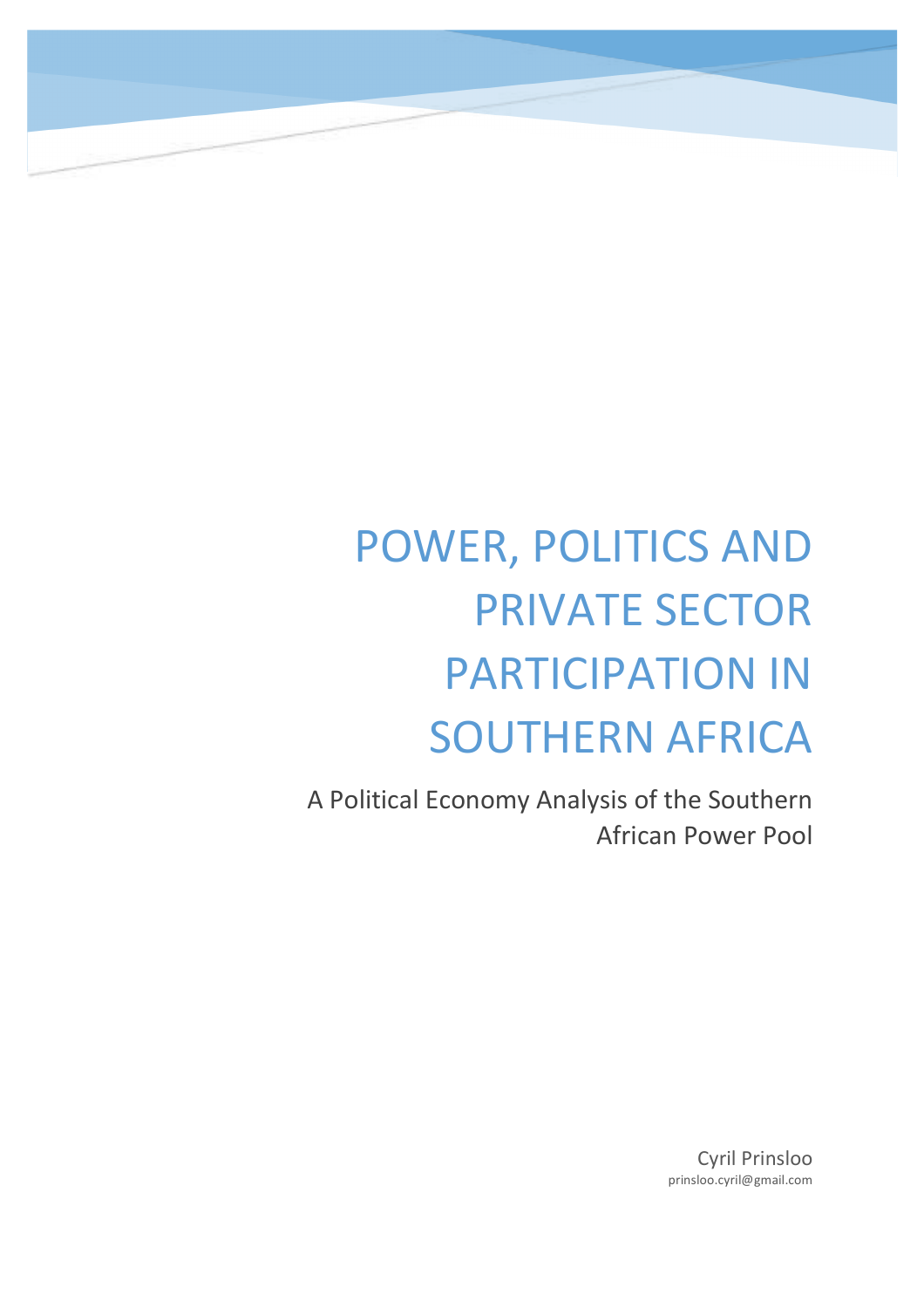### ABSTRACT

Southern Africa has experienced power shortages since the mid-2000s as the surplus energy generation capacity in the region has diminished while demand for electricity has grown. Ensuring energy security within SADC is a priority, given that a stable, affordable energy supply underpins socio-economic development, acts as an enabler for infrastructure development and investment, and ultimately increased industrialisation and enhanced competitiveness.

Even before the current energy crisis, the Southern African Development Community (SADC) Secretariat had aimed to enhance regional energy security through establishing the Southern African Power Pool (SAPP). Regional power pooling involves the interconnection of national energy grids in the region, both through physical means across borders, as well as through agreements governing energy cooperation and trade. Power pools ultimately have the benefit of lowering capital and operating costs for electricity generation, improving the reliability of supply through diversification of resources, and ensuring wider rollout and greater access.

This paper explores regional energy cooperation within Southern Africa through a political economy framework. Particular emphasis is placed on the structural aspects of energy cooperation, the institutions driving regional power integration, and engagement of key actors (member states and development partners) in the regional energy agenda. The research also investigates the publicprivate sector nexus in the energy sector, how the private sector has engaged in the region, while drawing on the experience of Independent Power Producers in South Africa. Relying on available literature, the research also includes consultations with stakeholders from the public and private sectors and academia. Ultimately, the research aims to provide greater insight into drivers of decisions and policies within the regional energy milieu, ultimately looking to inform and enhance dialogue among policymakers, development partners, academics and the private sector engaging in regional energy affairs.

Findings indicate that the SAPP is an illustrative example of how regional needs and cooperation can be pursued when a fairly competent institution is co-ordinating cooperation and the political will exist between member states to follow a cooperation agenda. Nevertheless, while member states at times clearly recognise the benefits of regional cooperation, often the regional agenda is abandoned to pursue national interests. And while development partners have played a significant role in the development of regional infrastructure and the promotion of cooperation, at times they have influenced the integration agenda. Furthermore, while increasingly key stakeholders recognise the need for private sector engagement, (and there is clearly an interest and willingness from the private sector to engage), entry into the regional energy market has been hobbled by regulatory and political constraints.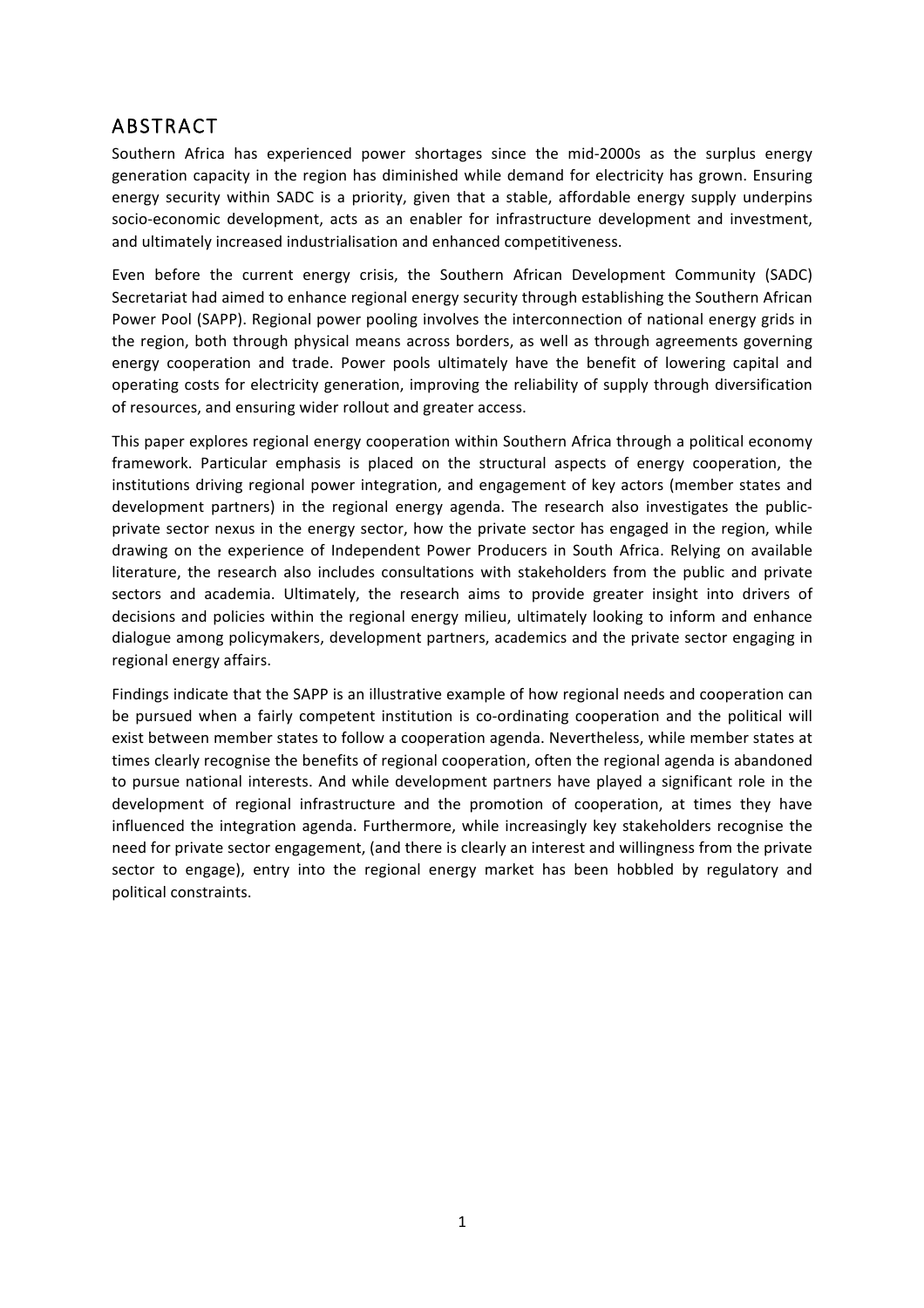# ABBREVIATIONS AND ACRONYMS

| <b>DAM</b>      | Day-Ahead-Market                                                  |
|-----------------|-------------------------------------------------------------------|
| <b>DRC</b>      | Democratic Republic of Congo                                      |
| G <sub>20</sub> | Group of Twenty                                                   |
| <b>IGMOU</b>    | Intergovernmental Memorandum of Understanding                     |
| IPP.            | Independent Power Producer                                        |
| <b>ITC</b>      | <b>Independent Transmission Company</b>                           |
| kW/h            | Kilowatt/hour                                                     |
| <b>MW</b>       | Megawatt                                                          |
| REI4P           | Renewable Energy Independent Power Producer Procurement Programme |
| <b>REM</b>      | <b>Regional Energy Market</b>                                     |
| <b>SADC</b>     | Southern African Development Community                            |
| <b>SADCC</b>    | Southern African Development Coordination Conference              |
| <b>SAPP</b>     | Southern African Power Pool                                       |
| SOE.            | <b>State Owned Enterprise</b>                                     |
| SSA.            | Sub-Saharan Africa                                                |
| <b>STEM</b>     | Short-term Energy Market                                          |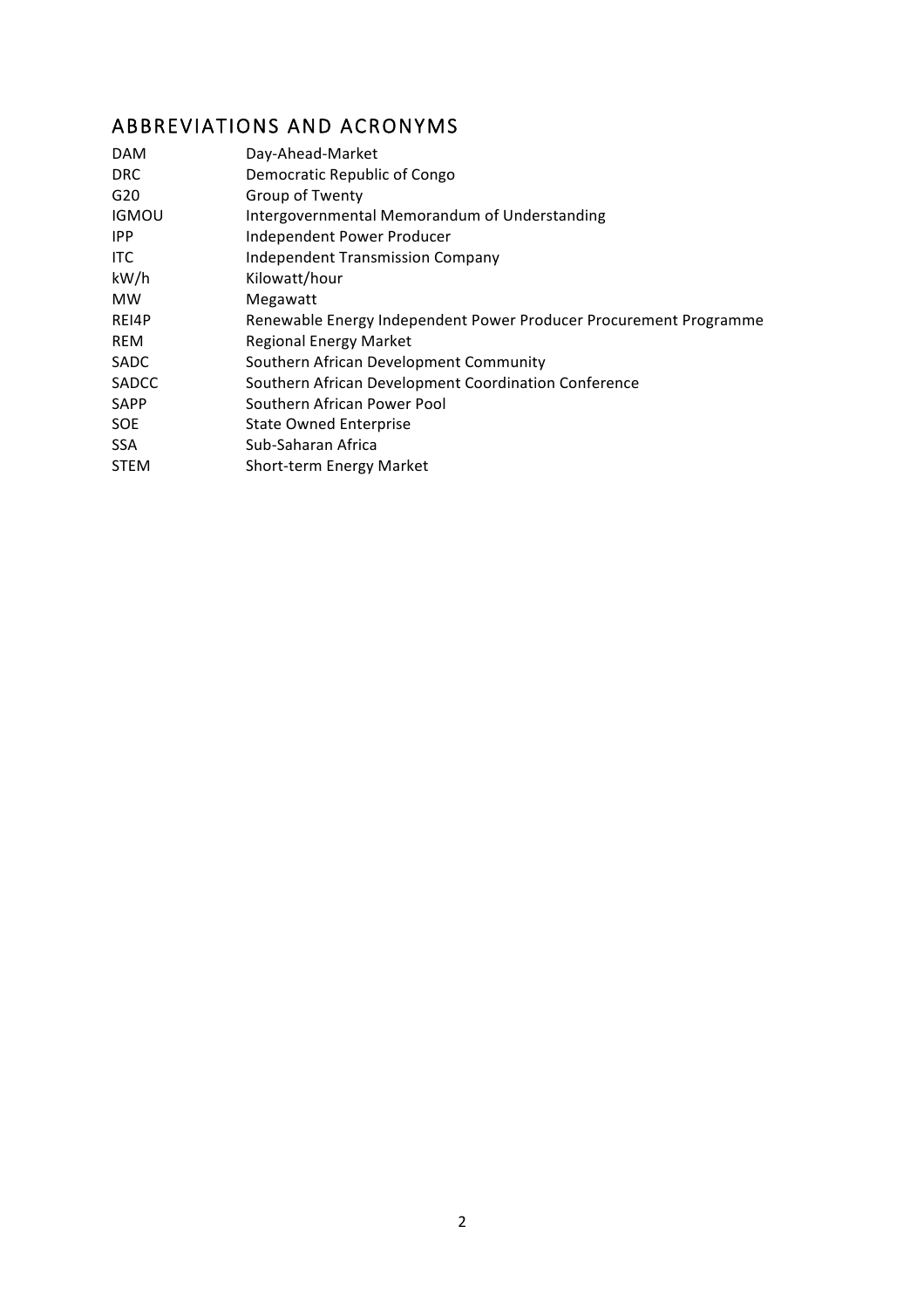#### 1. INTRODUCTION

Over the past two decades, surplus energy generation capacity in Southern Africa has been eroded due to a growing demand for electricity. This has been the case even in South Africa, which contributes more than 75% of generation capacity in the region. As a result, energy security in the region has increasingly become a challenge, characterised by power blackouts and leading to various coping mechanisms such as load-shedding (as scheduled electricity outages are locally referred to). Ensuring energy security within the Southern African Development Community (SADC) is a priority, given that a stable, affordable energy supply underpins socio-economic development, acting as an enabler for infrastructure development, investment and ultimately increased industrialisation and enhanced competitiveness.

The energy crises in Sub-Saharan Africa in general, and Southern Africa specifically, has been highlighted at the most recent G20 meeting in Turkey, where the first ever Energy Ministers Meeting was held alongside other key discussions between global financial and political leaders. At the conference focus was aimed at the need for stronger regional collaboration in Africa, allowing for the accelerated development of energy resources through the creation of economies of scale and the spreading of the risks involved. Furthermore, "the need for public-private partnerships, stakeholder alliances and strong political commitment to energy access" was highlighted (SE4All, 2015).

One of the ways in which the SADC Secretariat has aimed to ensure regional energy security through regional cooperation, even before the current crisis, has been through establishing a regional power pool, the Southern African Power Pool (SAPP). Regional power pooling involves conscious efforts to integrate national energy grids, both through physical means across borders, as well as through interchange agreements governing energy cooperation and trade. Through the pooling of energy resources, the potential exists for countries to benefit significantly by lowering capital and operating costs for generating electricity (through the creation of economies of scale), improving the reliability of supply (through diversifying their sources of generation), and ensuring wider rollout and greater access (due to lower costs) (Manduna, 2013). While power-pooling is a relatively new phenomenon in Africa (with similar initiatives being established throughout Sub-Saharan Africa (SSA) in West, East and Central Africa as recently as the past two decades), it has been successfully applied in other regions such as the US and Europe for much longer.

The Southern African Power Pool was established in 1995, making it the oldest established power pool in SSA and arguably the most advanced on the continent. Its key mandate, as directed by the SADC Secretariat, has been to achieve "regional energy self-sufficiency and self-sustainment" (SADC, 1995). The SAPP includes all 12 member states within SADC on continental Africa, only excluding the island states of Madagascar, Mauritius, and the Seychelles.

This paper explores regional energy cooperation within Southern Africa through a political economy framework. Particular emphasis is placed on the structural aspects of energy cooperation, the institutions driving regional power integration, and engagement of key actors (member states and development partners) in the regional energy agenda. A particular focus of this research has also been on private sector participation within the power milieu in the SADC and SAPP. Private sector participation in electricity issues in the region has been important for two reasons: given the vital importance of electricity as an input into their operations, they have been a vocal pressure group on related issues; the private sector has also displayed willingness and eagerness to participate in national and regional energy markets through investment and development of generation infrastructure. Examples of the latter are drawn from South Africa's experience in engaging IPPs in the renewable energy sector.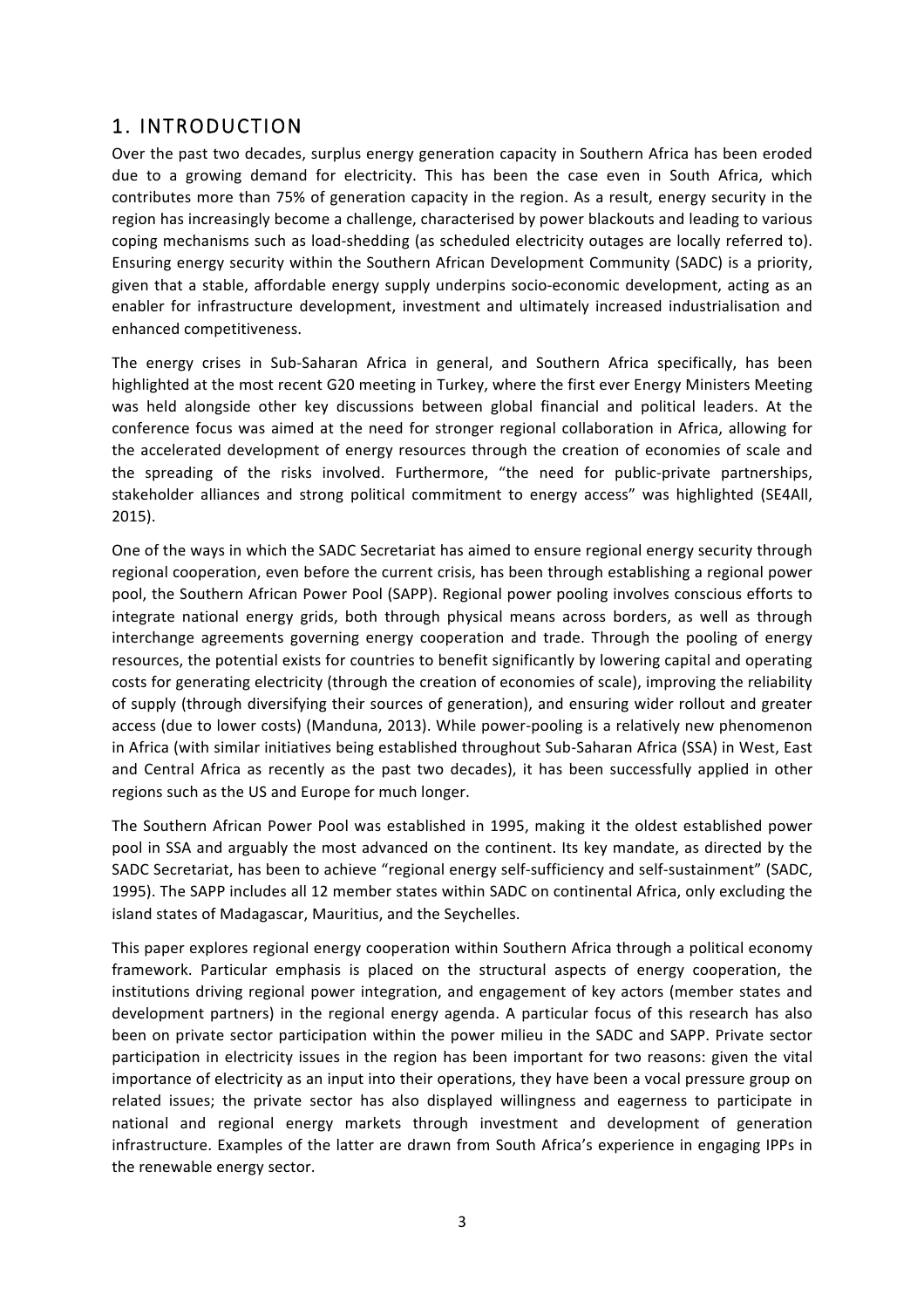The research draws widely on available literature, as well as consultations with stakeholders from the public and private sectors and academia. The research aims to provide greater insight into drivers of decisions and policies within the regional energy milieu, ultimately looking to inform and enhance dialogue among policymakers, development partners, academics and the private sector engaging in regional energy affairs.

The paper is structured as follows: The first section explores the structural aspects that influence the regional energy cooperation in SADC. This is followed by the key institutions behind the regional energy agenda, namely the SADC Secretariat and the SAPP, and their respective roles and drivers within this agenda. Section 4 discuss the roles of various key actors, namely that of member states and development partners, while Section 5 considers the role of the private sector in the energy milieu in Southern Africa. The final section summarises key findings.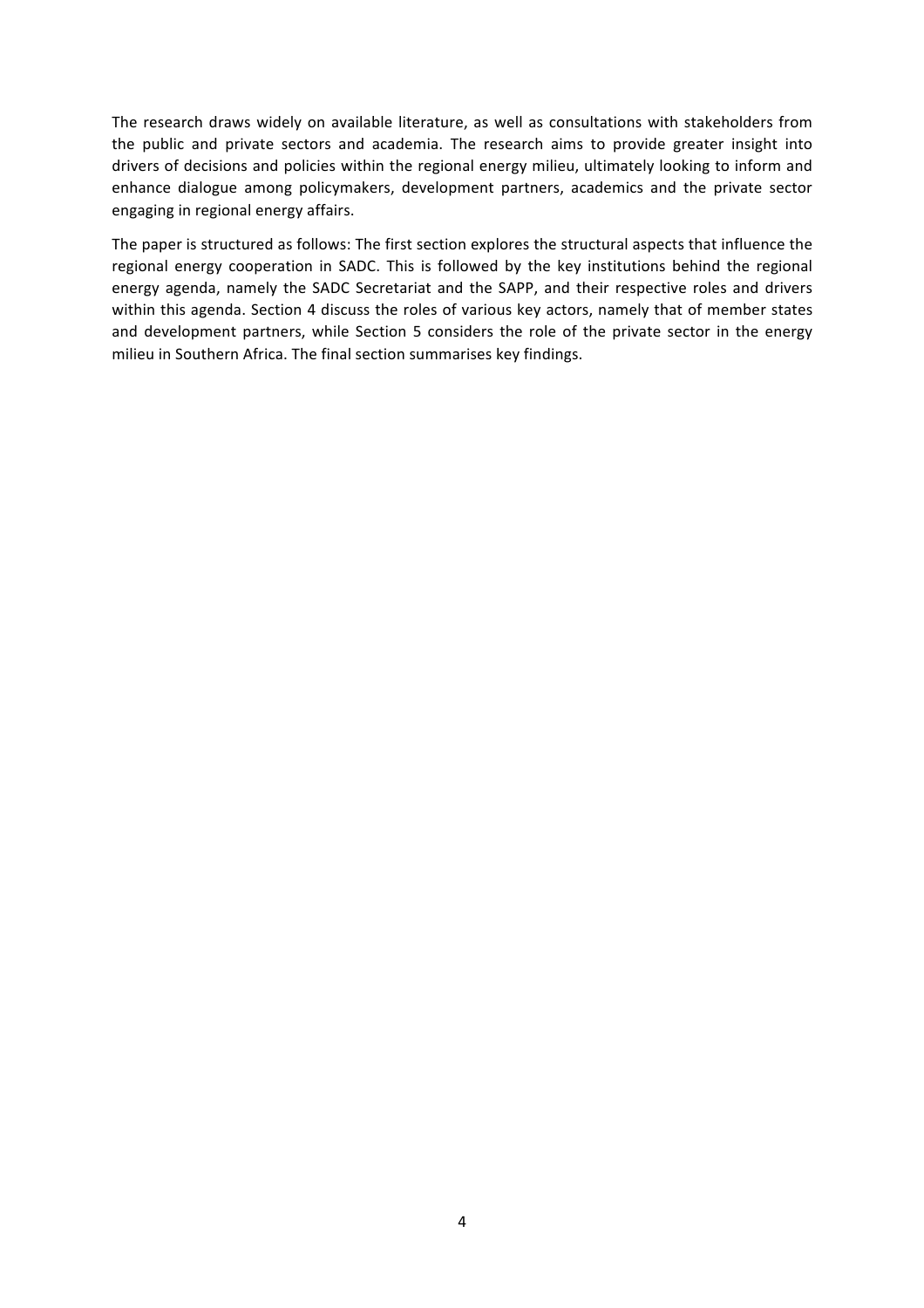## 2. HISTORY AND CONTEXT

Energy cooperation in Southern Africa is not a new phenomenon and cooperation between member states started even before the establishment of the SAPP. Structural factors - those often underlying factors related to history, geography, or natural resource allocation – are factors that are deeply ingrained in the region, difficult to change and have a significant influence on the operations of a system. Three key structural factors that significantly influence the cooperation agenda in Southern Africa includes the natural resource allocation between SADC member states, the development of resource generation in member states, as well as the segregation policies in South Africa that dominated the political environment in South Africa and the region throughout the 20<sup>th</sup> century.

Across Southern Africa, natural resources employed towards energy generation are largely divided between the hydro-rich northern states (notably the six riverine countries of Angola, the DRC, Malawi, Mozambique, Zambia and Zimbabwe) and the thermal rich southern states. Countries typically strive to diversify their energy generation supply (relying on a mixed bag of sources including fossil fuels, renewables, nuclear and energy imports) to mitigate risk of over-reliance on one source. However, for many countries, generation capacity is largely influenced by natural resource allocation.



*Source: Southern African Power Pool*

Even before the formalisation of energy cooperation in Southern Africa, countries were engaging in cross border energy cooperation through bilateral engagements, the first of which was that between Zaire (Democratic Republic of Congo, DRC) and Zambia in the 1950s. However, towards the 1980s, regional energy cooperation was largely a response to destabilising policies employed by apartheid South Africa (Muntschick, 2013). Notably the so-called frontline states of Angola, Botswana, Lesotho,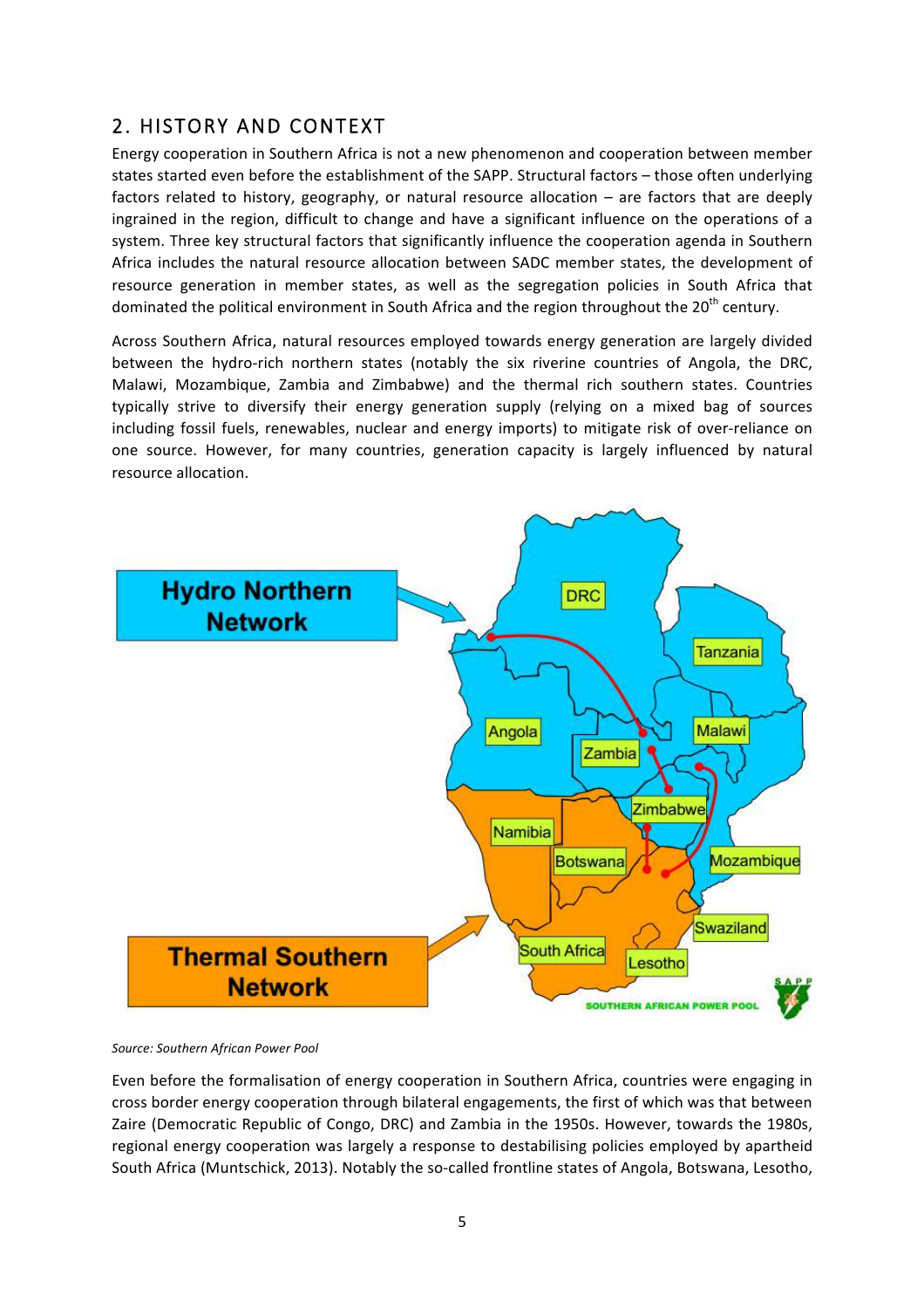Mozambique, Swaziland, Tanzania, Zambia and Zimbabwe, in line with their overall agenda to avoid reliance on South Africa, drove cooperation. While South Africa at the time provided the region with access to cheap, reliable electricity supply, over reliance on this source could allow South Africa to exert significant political power on these states. Thus, cooperation between states in Southern Africa during this period was largely driven by political attempts to minimise this risk.

While the frontline states relied heavily on generation capacity from hydro sources, a severe drought in the region in 1992 necessitated closer cooperation with South Africa (Muntschick, 2013). This also coincided with political change in South Africa, abandoning their segregation policies, which changed the agenda and nature of SA's cooperation with other members in the region. The abolishment of apartheid in South Africa eventually led to it joining the SADC and catalysed closer cooperation within this regional grouping and participation in regional power cooperation. Ultimately, the incentives of South Africa to destabilise the region by leveraging their dominance in power supply minimised, and instead, the incentive to export excess capacity to generate additional income drove energy cooperation. This ultimately led to South Africa, along with the other 11 main land members of SADC, signing the Intergovernmental Memorandum of Understanding (IGMOU) that established the SAPP in 1995.

| <b>Excess Capacity</b> |               | <b>Capacity Shortage</b> |               |  |  |
|------------------------|---------------|--------------------------|---------------|--|--|
| Country                | Capacity (MW) | Country                  | Capacity (MW) |  |  |
| South Africa           | 2160          | Zimbabwe                 | 388           |  |  |
| Zaire (DRC)            | 1985          | <b>Botswana</b>          | 128           |  |  |
| Zambia                 | 604           | Lesotho                  | 76            |  |  |
| Angola                 | 145           | Swaziland                | 75            |  |  |
| Malawi                 | 7             | Mozambique               | 36            |  |  |
|                        |               | Namibia                  | 14            |  |  |
|                        |               | Tanzania                 |               |  |  |

At the outset of the formalisation of energy cooperation in the region through the establishment of the SAPP, another clear divide that influenced power relations and interests, was the divide between countries with a shortage of generation capacity and those with excess generation capacity. The following table illustrates this differentiation at the outset of energy cooperation in 1996:

With the cessation of apartheid policies in South Africa, political incentives driving regional energy cooperation was less pressing. Instead, as illustrated above, some countries in the region had significant excess generation capacity that could be exported for financial gains. South Africa in particular was a key driving force behind energy cooperation, and those countries with a shortage of supply were happy to cooperate.

Since the mid-2000s SAPP has experienced a significant shortfall in the available energy supply. This was largely as a result of shortage in South Africa, which neglected continuous investment in generation infrastructure throughout the 1990s and 2000s, while demand for energy grew. While the SAPP requires member countries to carry a reserve capacity margin of about 10%, the lack of investment in South Africa, as well as other countries, resulted in a gradual decline of this reserve capacity. While SAPP had a reserve capacity of nearly 25% in 1998, in 2014, the difference between installed capacity and peak demand was about 2000MW (3%, Hammons, 2011).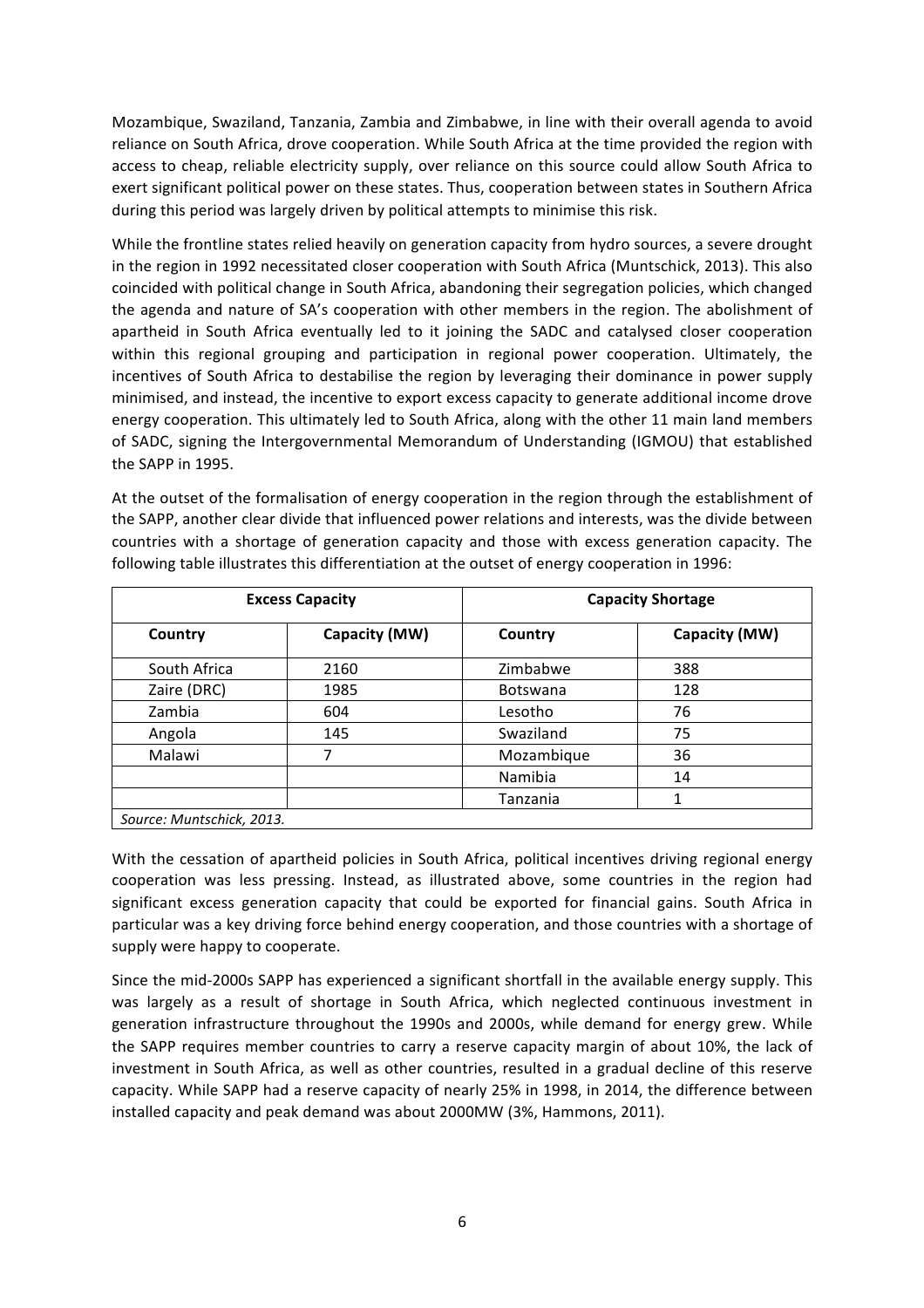

Source: SAPP Annual Report 2014

<u> 1989 - Johann Stein, fransk politiker (d. 1989)</u>

While South Africa's share of total generation capacity in the region has declined in the past decade, it remains the largest energy producer with more than 75% of the region's installed capacity (down from 83% in 2004). Other countries in the region, most notably Angola, Botswana, Mozambique and Tanzania have increased their installed capacity since 2004. The current state of energy security in SAPP members is partly reflected in the graph below, drawing on the World Economic Forum's Global Competitive Index, with specific reference to the "supply of electricity" indicator, measuring reliability of electricity supply (lack of interruptions and lack of voltage fluctuations)<sup>1</sup>



Understanding these structural factors, namely the natural resource division between the hydrodominated North and the thermal-dominated South, the different level of generation capacity development between member states and the political changes following cessation of South Africa's segregation policies, would assist in understanding the shaping of regional power politics.

<sup>&</sup>lt;sup>1</sup> Measured on a scale of  $1 - 7$ , where  $1 =$  extremely unreliable;  $7 =$  extremely reliable; data unavailable for DRC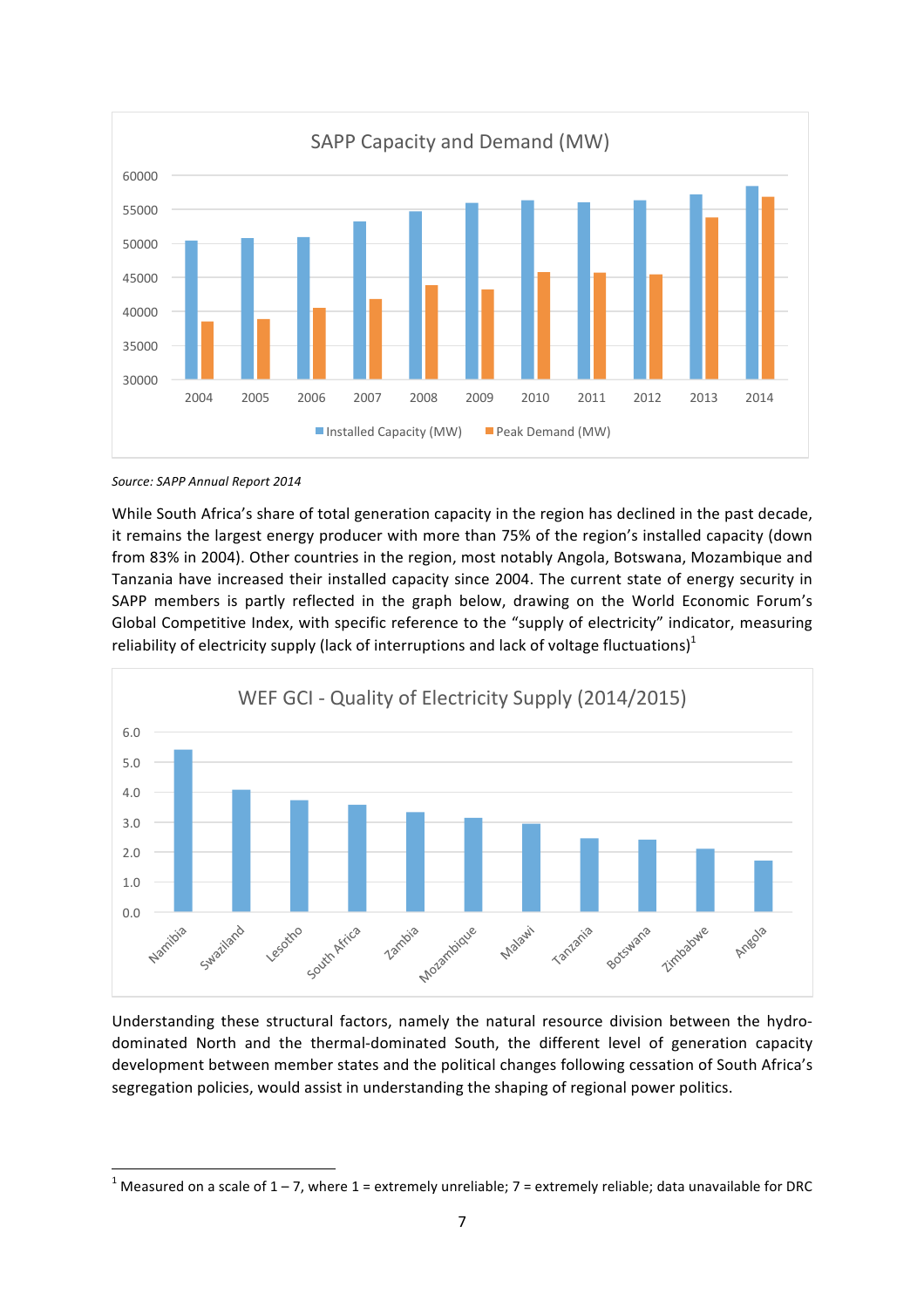## 3. INSTITUTIONS

Understanding the role of formalised institutions within a system provides better insights into the political and other incentives at work in a particular environment. The two most prominent institutions behind regional energy cooperation in Southern Africa, is the SADC Secretariat and the SAPP. While the structural factors highlighted in the preceding section provides key insights into the informal "rules" of the game and how policies and initiatives are driven, the formal structures and institutions in energy cooperation assist us in understanding the formal "rules" within the energy milieu. The following section highlights the roles and responsibilities of the SADC and SAPP, and how they have largely (successfully) played a facilitating role in achieving regional cooperation.

## 3.1. SADC SECRETARIAT

The SADC Secretariat was instrumental in the formalisation of energy cooperation in the region through coordinating efforts towards the signing of the SADC Protocol on Energy in 1996, which established the SAPP and set out its mandate. Since this initial involvement, however, the SADC Secretariat's role has largely been of a strategic nature, while also providing SAPP the political credibility and backing it needs to carry out its mandate. The SAPP therefore took the leading role in overseeing and facilitating cooperation.

In its strategic guiding role, the SADC has enacted a number of protocols and strategies to facilitate cooperation. Driven by the Secretariat's acknowledgement of the role energy security plays in economic development and poverty eradication, the Protocol on Energy set forth the institutional mechanisms and financial provisions to achieve this goal. Currently, the SAPP operates under the authority of the SADC's Directorate of Infrastructure and Services and the SAPP Executive Committee, which consists of CEOs of national energy utilities that provide strategic oversight to the organisation. 

Strategies geared towards energy development and cooperation in the region were developed by the Secretariat, and includes the SADC Energy Cooperation Policy and Strategy (1996); the SADC Energy Action Plan (1997); the SADC Energy Activity Plan (2000); as well as the Energy Sector Plan (as part of the Regional Infrastructure Development Master Plan, 2012). The SADC Secretariat has also been involved in driving the renewable energy agenda in the region, through supporting the establishment of the SADC Centre for Renewable Energy and Energy Efficiency, based in Namibia. The Secretariat itself, however, notes that "implementation of these strategies has been slow" (SADC Website). It is suggested that this has largely been due to member states prioritising national interests ahead of regional cooperation (see section 4.1).

#### 3.2. SAPP

The SAPP executes its mandate through the SAPP Coordination Centre, established in 2006 and based in Harare. As noted above, the SADC Secretariat has little influence on or interference with the day-to-day activities of the SAPP (Interview: SAPP). Instead, daily operations are carried out through various SAPP committees, including the Management Committee, within which five subcommittees exist: Environmental (responsible for advising the SAPP Management Committee on best environmental management practices), Markets (facilitating the development of a competitive electricity market in the region), the Coordination Centre Board, Operating (ensuring harmonisation of efforts between members) and Planning (managing demand and supply situation).

Other activities of the SAPP include coordinating technical support to its members (for example, through undertaking studies), collecting and sharing energy related data for reporting to its members and the Secretariat, facilitating funding for various infrastructure projects with development partners and providing capacity building to national utilities.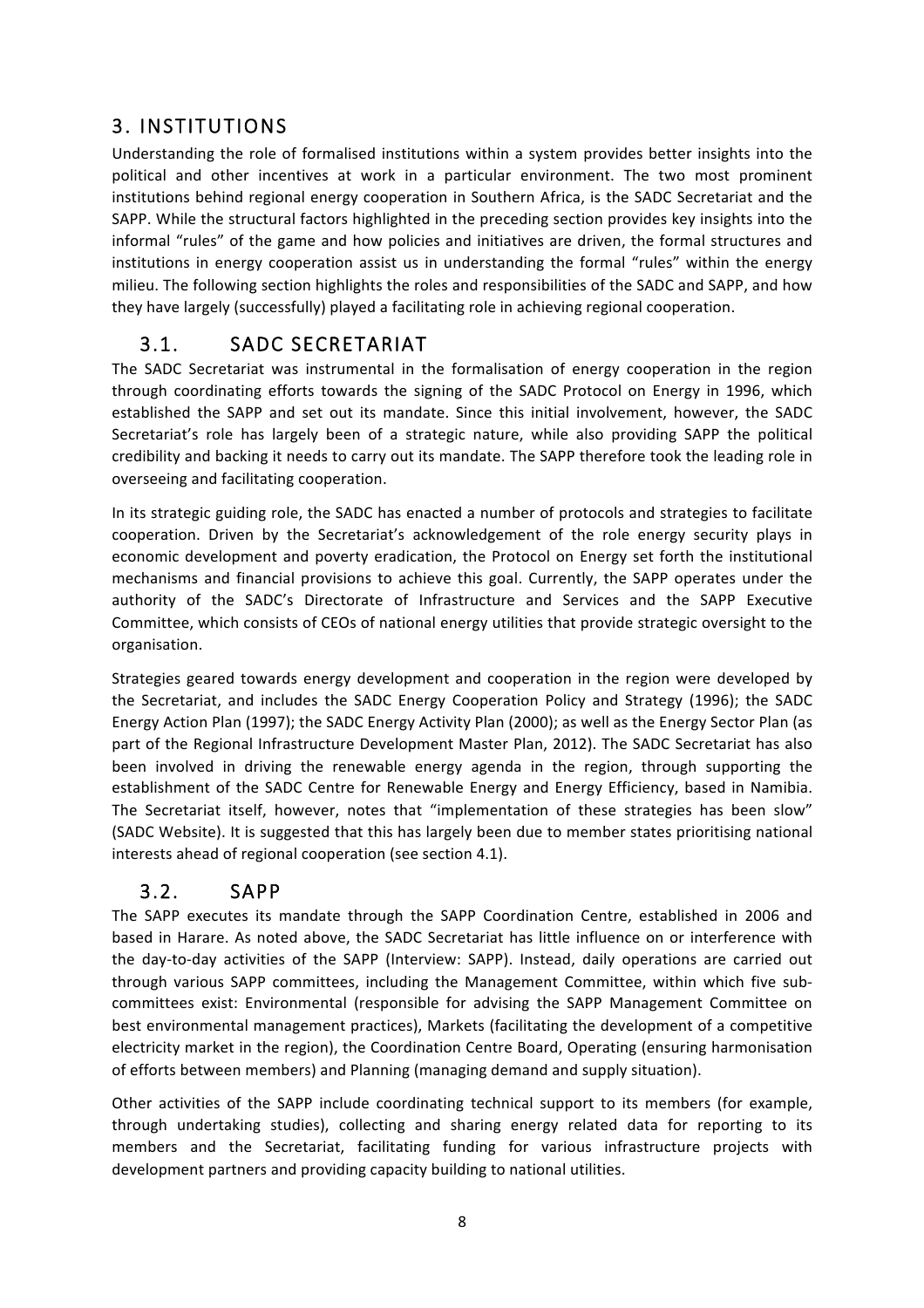The success of regional energy integration has largely been attributed to the successful operation and management of the SAPP Coordination Centre, as well as the SAPP's efforts in promoting the regional energy agenda and cooperation (Muntschick, 2013). Operational success has been attributed to the organisation eluding any accusations of mismanagement or unsound financial practice (ECA, 2009). Annual publicly published financial audits enhance the sense of transparency and accountability within the organisation.

With regards to promoting the regional energy agenda in Southern Africa, SAPP's success is, for example, attributed to the successful creation of the regional energy market (REM). Development of the REM, from a bi-lateral trading approach to ultimately a competitive energy-trading market, was largely driven by the SAPP, with technical and financial assistance from development partners. While bilateral agreements are sufficient for long-term energy security, their inflexible nature (fixed prices, fixed volumes and fixed periods) was inadequate to deal with the short term requirements of various member states. Development of the Day-Ahead-Market (DAM) provided a more flexible mechanism, allowing countries who require additional short-term electricity the ability to trade with members who had additional generation capacity above and beyond bi-lateral contracts. Through trading excess generation capacity across borders, member states are therefore able to more efficiently use available resources. This is because electricity cannot be stored effectively, and once generated it is better traded with others than wasted.

The SAPP is officially registered as a non-profit organisation. Funding of the organisation is dictated through the SADC Protocol on Energy, which notes that membership contribution to SAPP should be in accordance to Article 28 of the Treaty establishing the SADC, thus in the same manner and according to the same formula as for other institutions of the SADC (SADC, 1995). Zimbabwe contributes an additional 10% of funding of the SAPP (totalling US\$ 51 476 in 2014), in recognition of the advantages of hosting the SAPP Coordination Centre in Harare. In addition to membership fees, the SAPP also derives funds from administration fees collected by managing the DAM, as well as contributions from development partners. While up to 80-90% of membership fees are employed to fund SAPP operations, external funding applied is mainly geared towards technical studies and projects in pursuit of regional energy cooperation (ECA, 2009). Income from DAM administration fees has contributed towards the sustainability of the organisation, having increased from US\$ 1 732 in 2009 to about US\$ 170 000 in 2014 (SAPP, 2014). Following significant trading activity on the DAM in 2015, the organisation generated more than US\$ 1 million from administration fees (AGM, 2015).

Success of the SAPP has also been noted by member states, who have in particular praised SAPPs capacity building efforts, noting the significant positive impact this has had on capacity within the region. There is a sense of pride among members and individuals in the advances achieved by the SAPP, to the extent that it is perceived that other power pools (both in Africa and abroad) could learn from its experiences (Interview: Eskom). Already there is a precedent where other power pools draw on the experience of the SAPP, for example through receiving representatives other developing nations to learn about the organisation, operations and development impact (SAPP, 2014).

Participation in SAPP activities seems to be active across all member states, with priority of meetings illustrated through the high-level participation in SAPP meetings, notably the biannual SAPP Management Committees meetings. These meetings are regularly attended by Senior Ministers, senior management of national energy utilities, and have in the past included participation from national presidents. The meetings seem to be decentralised across the region, with no one country dominating facilitation of these meetings. The  $42^{nd}$ ,  $43^{rd}$  and  $44^{th}$  annual meetings were held in Lesotho, Mozambique and Zimbabwe, respectively. Officially, the sense is that within the organisation, all members are equal and none of the members "bully or bulldoze" each other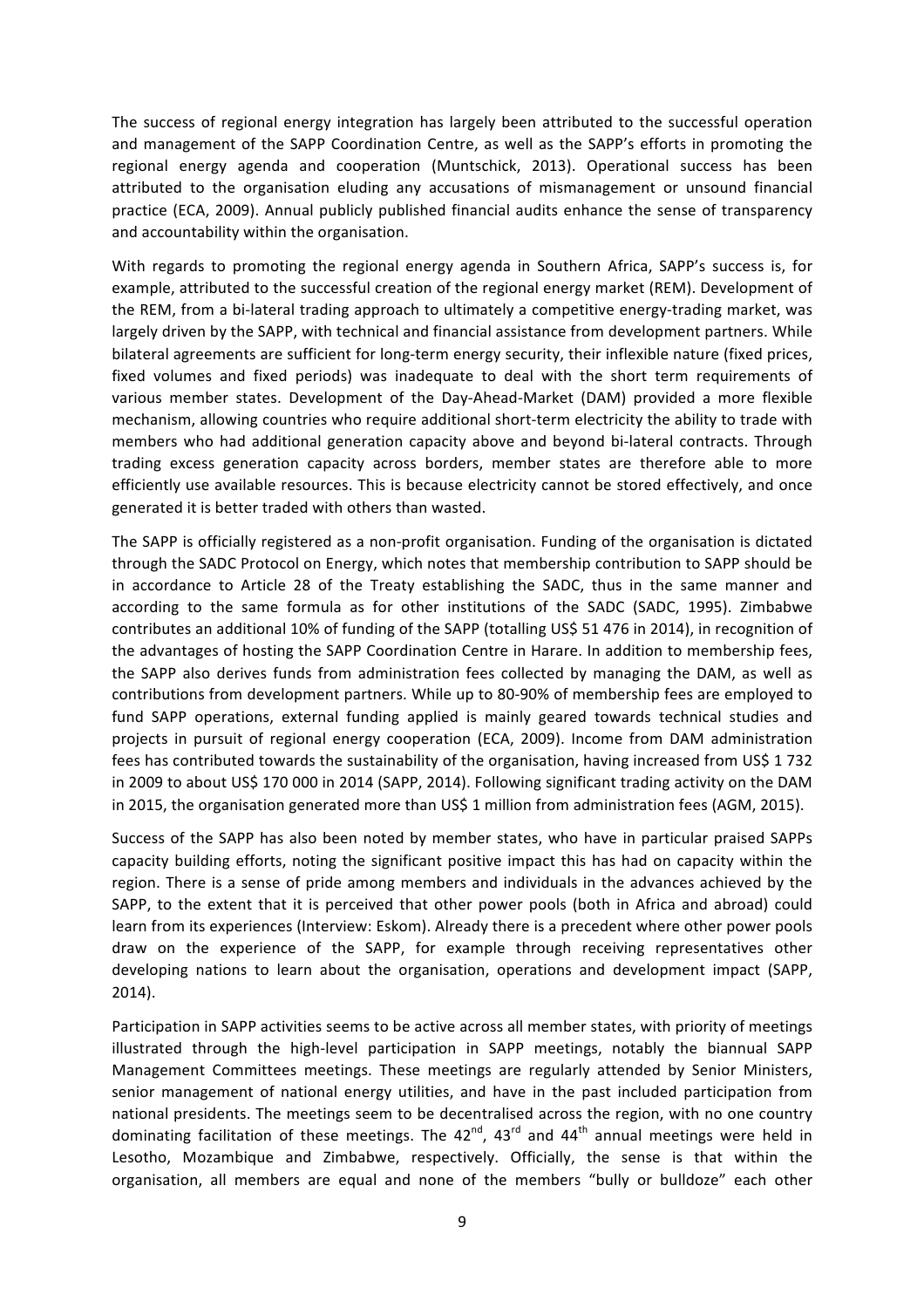(Interview: SAPP, Eskom). Equitable distribution on participation in the energy integration agenda is further strengthened by the decentralised nature of efforts, for example with the SAPP established in Zimbabwe, while the new SADC Centre for Renewable Energy and Energy Efficiency, after a competitive bidding process among SADC member states, will be based in Namibia.

The sense of equitable distribution of resources and focus of the regional energy agenda in Southern Africa, including SAPP operations, is further strengthened when looking at the prioritisation of development of infrastructure projects. The methodology employed to select priority affords greater weighting on multi-country projects and projects where excess generation capacity will be available for trading on the REM to the region. The following scoring system, employed when assessing priority energy generation infrastructure, is illustrative:

| Item                       | Criteria                                                                          | Weight<br>% | 1 Weak                                           | 2 Below<br><b>Standard</b>              | 3 Standard                                                             | 4 Above<br><b>Standard</b>                                  | 5 Best                                         |
|----------------------------|-----------------------------------------------------------------------------------|-------------|--------------------------------------------------|-----------------------------------------|------------------------------------------------------------------------|-------------------------------------------------------------|------------------------------------------------|
|                            | Size of the Project (MW)                                                          | 15          | < 50                                             | 50-200                                  | 200-500                                                                | 500-1000                                                    | >1000                                          |
|                            | Levelised costs (USD/MWh)                                                         | 25          | $> = 131$                                        | $101 - 130$                             | $71 - 100$                                                             | $41 - 70$                                                   | $= 40$                                         |
| 3                          | Availability of associated<br>transmission<br>infrastructure (km of lines needed) | 10          | >750 km                                          | 101-750 km                              | 50-100 km                                                              | $<$ 50 $km$                                                 | 0                                              |
| 4                          | Economic impact (descriptive)                                                     | 10          | impact,<br>Little<br>limited<br>to<br>small area | National<br>impact only -<br>jobs, >GDP | Mainly national<br>impact - jobs,<br>>GDP and some<br>regional benefit | Balance<br>between<br>regional<br>and<br>national<br>impact | Mainly<br>regional<br>impact<br>$i$ obs, > GDP |
| 5                          | Commissioning date (year)                                                         | 10          | <b>After 2019</b>                                | 2018                                    | 2017                                                                   | 2016                                                        | 2015                                           |
| 6                          | Share of capacity already committed (%)                                           | 10          | $20$                                             | $21 - 35$                               | $36 - 50$                                                              | $51 - 80$                                                   | $81 - 100$                                     |
|                            | Share of capacity available for regional<br>power trade after commissioning       | 15          | $20$                                             | $21 - 35$                               | $36 - 50$                                                              | $51 - 80$                                                   | $81 - 100$                                     |
| 8                          | Number of participating member countries<br>(# )                                  | 5           |                                                  | $\overline{2}$                          | 3                                                                      | 4                                                           | $>= 5$                                         |
| Source: (World Bank, 2014) |                                                                                   |             |                                                  |                                         |                                                                        |                                                             |                                                |

Following their mandate as key coordinating institutions of the regional energy agenda in Southern Africa, the SAPP also takes the lead in recruiting and coordinating funding from development partners towards development of infrastructure in the region. Considering that regional power cooperation often requires inputs across two or more member states, the SAPP is the ideal actor to coordinate such efforts in a centralised manner. With the start of massive multi-country projects such as the Zimbabwe-Zambia-Botswana-Namibia transmission project (ZIZABONA), coordination through SAPP will be more efficient and effective (ICA, 2011).

The SADC Secretariat has historically taken a very hands-off approach, leaving regional energy cooperation to the SAPP. The SAPP in turn, has been a key driver behind regional energy integration, coordinating physical infrastructure development efforts, as well as soft infrastructure development (e.g. the regional energy market trading platforms). Success of the SAPP, resulting in significant buyin from development partners and member states, is largely attributed to the efficient and effective management of the SAPP Coordination Centre. This support has allowed the organisation to make significant strides towards enhancing the regional energy agenda. However, the lack of enforcement mechanisms in SADC and SAPP, has hamstringed its efforts.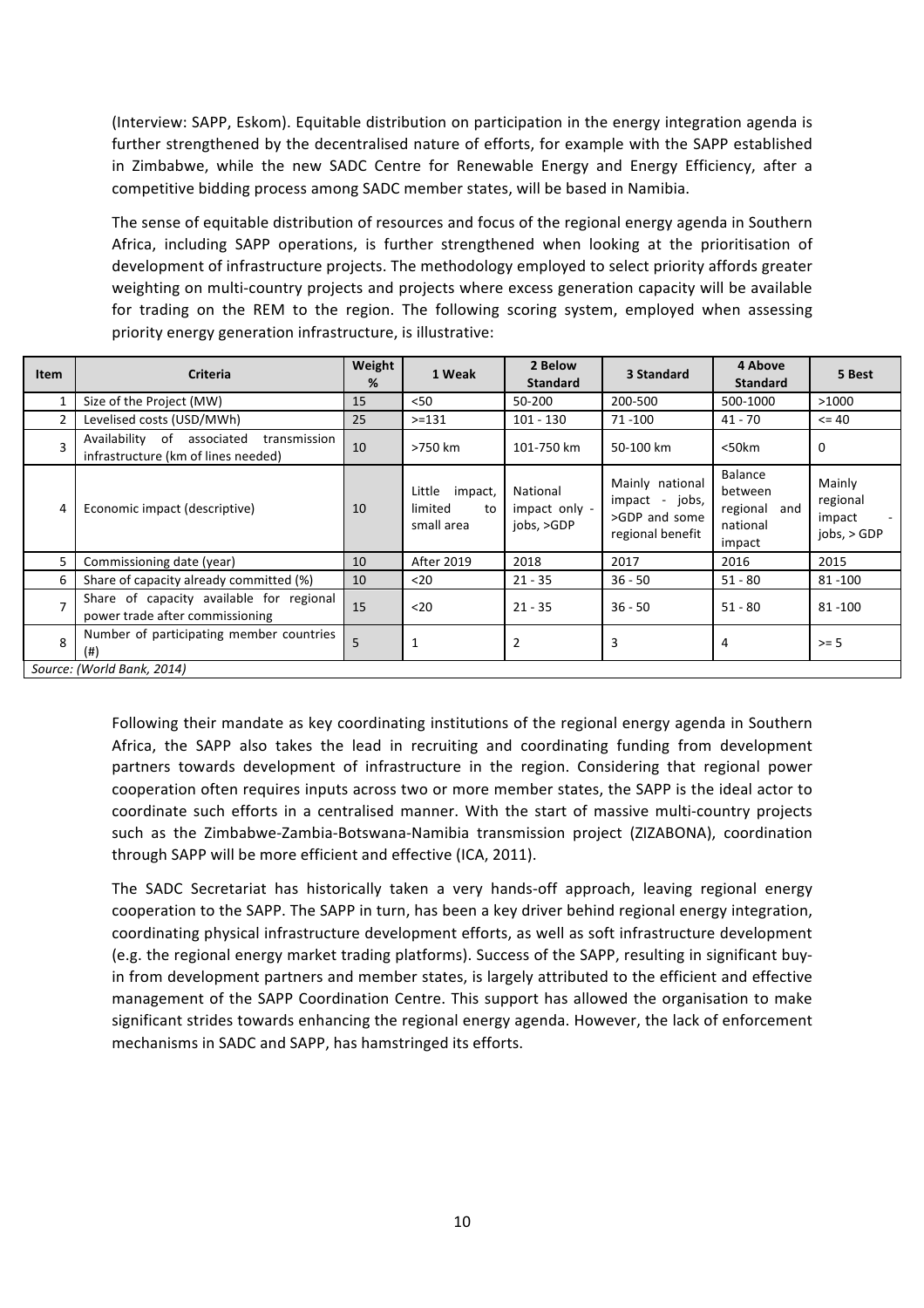## 4. ACTORS AND INCENTIVES

The following section draws on key stakeholders within the energy cooperation environment in the SADC, including political elites, state bureaucrats and sector actors, to establish the incentives driving regional energy cooperation. This approach focusses on how the structural and institutional context highlighted above interacts with key actors (within the broader groupings of member states and development partners) and ultimately how this relates to policy choices, interests and behaviour.

#### 4.1. Member States

Given the wide disparities that exist between members of the SAPP, with South Africa clearly the most prominent actor contributing more than 75% of generation capacity in the region, it is unsurprising that the country would be in a position to exert more influence than others. Unlike the official voice noting that all members are equal (Interview: SAPP; Eskom), it has been clear that South Africa has been able to assert its preferences (whether conscious or otherwise) on both SAPP structures and policies, as well as on infrastructure development in the region. This is illustrated by the decision to allow trading on the REM in either USD or ZAR (Hammons, 2011). Similarly, the country has also left its mark on the Operational Guidelines (defining specific regulations of plant operations, transmission, safety and sharing of costs) developed for the SAPP. The Operational Guidelines adopted by SAPP reflects the unique operating procedures followed by Eskom in its operations (Muntschick, 2013).

**South Africa's** engagement in regional energy affairs and vis-à-vis other members is further dominated by the near monopoly the country has on coal-generated electricity. While carbon-based generation is coming under mounting pressure due to its adverse environmental impact, and production costs of coal is increasing due to easily accessible coal having already been exploited, South Africa actively tries to maintain this monopoly due to domestic pressures. Despite the increasing threat of coal as a generation method, it still provides significant employment and economic incentives for the country, which is actively being lobbied for protection by domestic labour unions, which carries significant influence in politics in South Africa. One example where this manifests in practice has been around the development of the Mmababula coal reserves in Botswana. The Government of Botswana and various private companies have over the past two decades tried to exploit coal reserves around Mmababula to generate up to 3000MW of electricity. While Eskom initially signed a MoU regarding the development of Mmababula, it faced domestic pressures from key labour groups and eventually halted any further developments. Trade unions maintain that they want to protect employment opportunities provided within the domestic sector, and not export these opportunities to the rest of Southern Africa (Grynberg, 2012). Without South Africa's support and commitment to buying off significant quantities to be developed at the Mmababula project, it is simply not feasible for other countries to invest the initial capital to establish coal generation plants, because they cannot take advantage of economies of scale due to lack of domestic energy demands or even through the SAPP. The case of Mmababula is illustrative of how SA has employed its position as regional hegemon to act as a blocker within the regional energy agenda due to domestic interests and pressures.

In contrast, however, South Africa has at times actively participated in the regional energy agenda. The country has played a significantly encouraging role in the development of hydro generation in the region. South Africa, with high-level political backing from President Zuma, has thrown its support behind efforts to develop the Grand Inga hydro complex in the DRC by signing a development agreement to this extent. This agreement included South Africa's commitment to buy power from the initial phases of Inga development, while providing South Africa the right of first refusal for equity and off-take in future phases of the project (Vecchiatto, 2014). This support could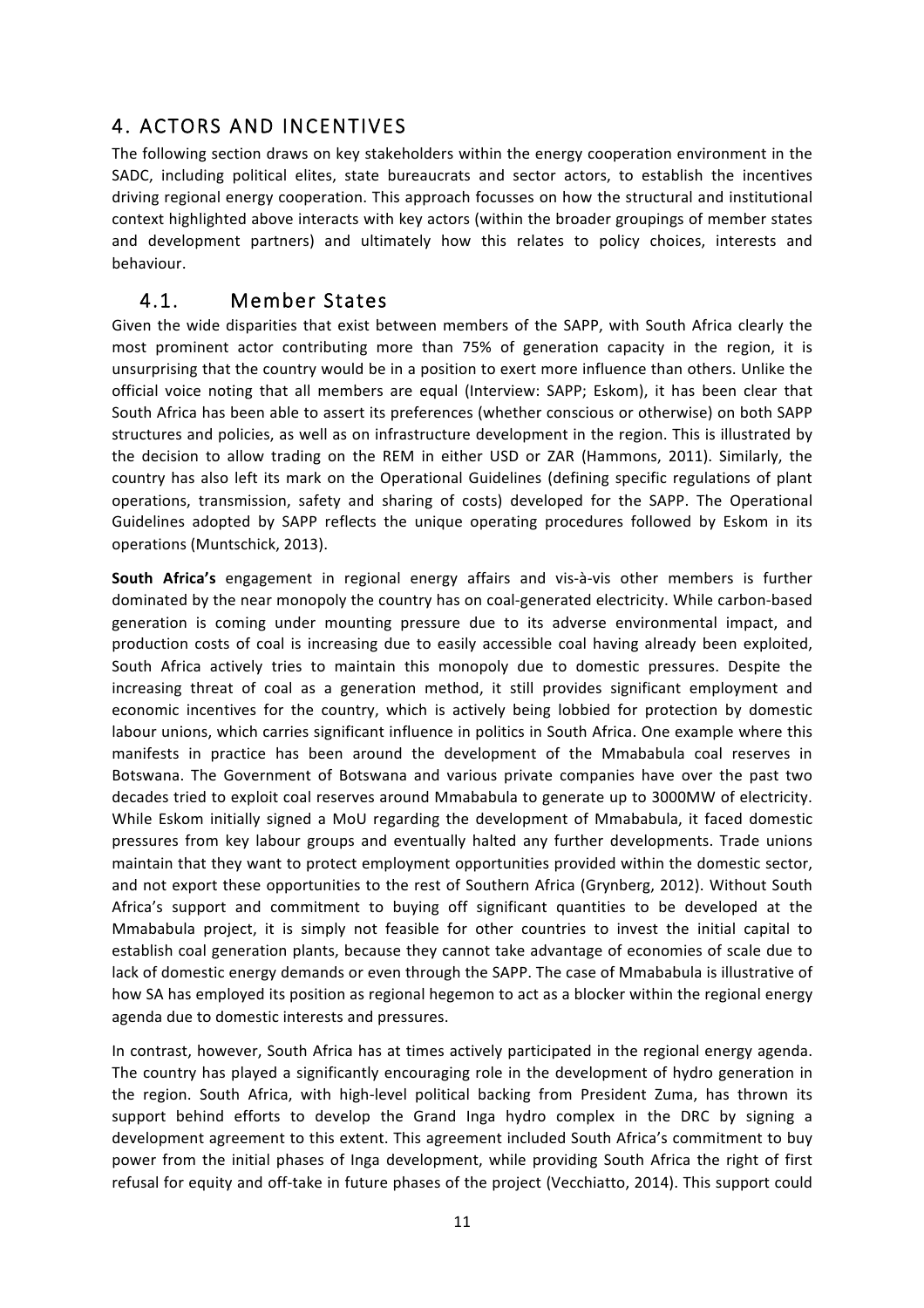be explained for two reasons: not only does this not interfere with South Africa's monopoly on thermal generated electricity, but direct transmission from DRC is impossible, requiring transmission infrastructure offered by SAPP to acquire the generation capacity.

South Africa, through key national energy institutions, has also been active in supporting the development of renewable energy nationally. Sentiment from key energy-related stakeholders is that IPPs can provide additional energy capacity in the country quickly, as well as having access to the capital for such investments (Interview: Eskom) (see Section 5 for further details).

In response to the energy crisis in South Africa towards the mid-2000s, Eskom started re-examining their supply contracts to the rest of Southern Africa and, as contracts came up for renegotiations, they negotiated more flexible contracts. The renegotiated contracts also provided Eskom with more leverage, e.g. to block supply when its own grid came under pressure. The unintended consequence of this move has been an increase in market stimulation. Where previously countries could rely on cheap energy supply from South Africa, especially in the post-apartheid era where risk of related political pressures were minimised, there has since been a greater urgency from other countries in the region to secure supply independent from SA. For example, **Botswana** has undertaken development of its own generation operations through its Morupule power plant. It has also reached out to IPPs to provide capacity in the short term. While at times countries within the region engaged in the regional cooperation agenda, national interests are pursued when more convenient.

Unlike most countries in Southern Africa, **Namibia** has thus far been able to avoid load shedding and is, according to the WEF GCI indicator which measures reliability of electricity supply, the best performing SAPP-member. It has done this through pursuing bilateral energy deals with neighbours (Zimbabwe, Angola) in order to secure supply. It has also embarked on an innovative approach to securing power: through sharing the capital costs of the rehabilitation of some of Zimbabwe's generation infrastructure, it has in return been able to negotiate long-term fixed contracts for generation supply (New Era, 2014). Namibia's active role in regional energy efforts has also been demonstrated by their commitment to renewable energy in the region through its successful bid to host the SADC's Centre for Renewable Energy and Energy Efficiency.<sup>2</sup>

**Zimbabwe**'s interest in SAPP appears to be driven by the need to secure electricity supply. Energy security in Zimbabwe is currently critical, as reflected in the WEF GCI, indicating Zimbabwe as the  $2^{nd}$ worst performer in the SAPP. Currently, the country generates little more than 50% of the electricity needed during peak demand, with local generation capacity at 1200MW against a peak demand of 2200MW. Generation infrastructure in Zimbabwe has long been neglected and new infrastructure investments have been minimal. The energy crises in Zimbabwe has been compounded by the fact that it has been unable to service its energy purchasing commitments with some of its major suppliers with whom it had fixed bilateral contracts, including South Africa's Eskom, Zambia's ZESCO and Mozambique's Electricidad de Mozambique (EDM), who have subsequently cut off electricity supply (Mhlanga, 2015). While it has not been explicitly stated, Zimbabwe stands to potentially benefit significantly from wheeling charges<sup>3</sup> accrued from energy trading across the region, especially if the Inga-capacity comes online, given its central geographic location and key interconnectors already passing through it (see current SAPP grid below; SAPP, 2014).

<u> 1989 - Johann Stein, fransk politiker (d. 1989)</u>

<sup>&</sup>lt;sup>2</sup> http://www.tralac.org/images/docs/8211/sadc-renewable-energy-and-energy-efficiency-report-ren21-2015.pdf

Charges related to the transportation of electricity over transmission lines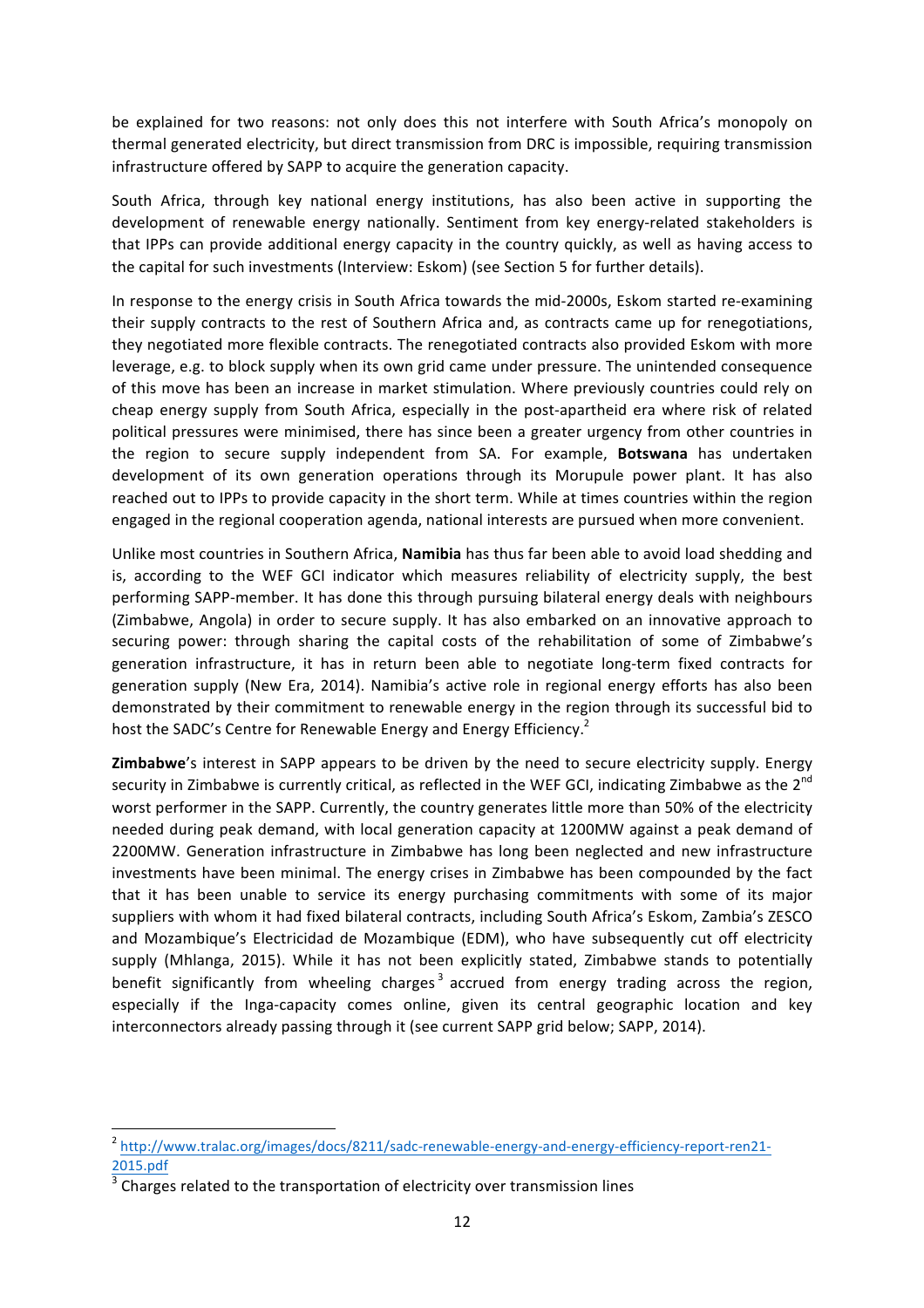

*Source: Southern African Power Pool*

The DRC's participation and drive within the SAPP has largely been focused on the development of the Inga hydro complex and interconnectors that links its national grid with the SAPP. Ultimately, the Grand Inga complex will have a generation capacity of 40 000MW, which is considerable given that total current installed capacity in the SAPP is just under 60 000MW. While the development of the Grand Inga scheme has received high-level political backing from DRC President Kabila, the current political instability and energy infrastructure challenges faced (e.g. transmission, distribution, maintenance) could severely affect development of the scheme and buy-in from other stakeholders (e.g. financiers) (Interview: UCT ERC, Imani). The DRC's commitment to the SAPP seems to be less driven by the Southern African energy security agenda. Instead, DRCs electricity parastatal, Société Nationale d'électricité (SNEL) membership to SAPP, the East African Power Pool and the Central Africa Power Pool, suggest that their interests are more aligned with the development of their resources, and securing channels through which this could eventually be distributed. Given the DRC's central location, it would be ideally placed to provide electricity supply to all three these power pools, as well as the West African Power Pool.

**Angola**, along with **Malawi** and Tanzania, are the only SAPP member states who are yet to be connected to the SAPP grid. While the Zambia-Tanzania-Kenya transmission project falls under the ambit of the Nile Basin Initiative, Angola and Malawi's connection to the SAPP grid is coordinated by the SAPP. Within the SAPP, there appears to be a greater push to connect Angola to the grid via the Namibia-Angola interconnector, largely due to the significant generation potential within Angola (both thermal and hydro). For example, at a recent investment conference in Beijing, the Angola interconnector was pitched as one of the priority projects, while the Malawi interconnector has received comparatively little attention and is not included as one of SADC's high-priority energy transmission projects (likely given Malawi's status as minor net-importer) (Sikuka, 2015; Muheya, 2014). There is also a notable urgency from Namibia in support of connecting Angola, who, as noted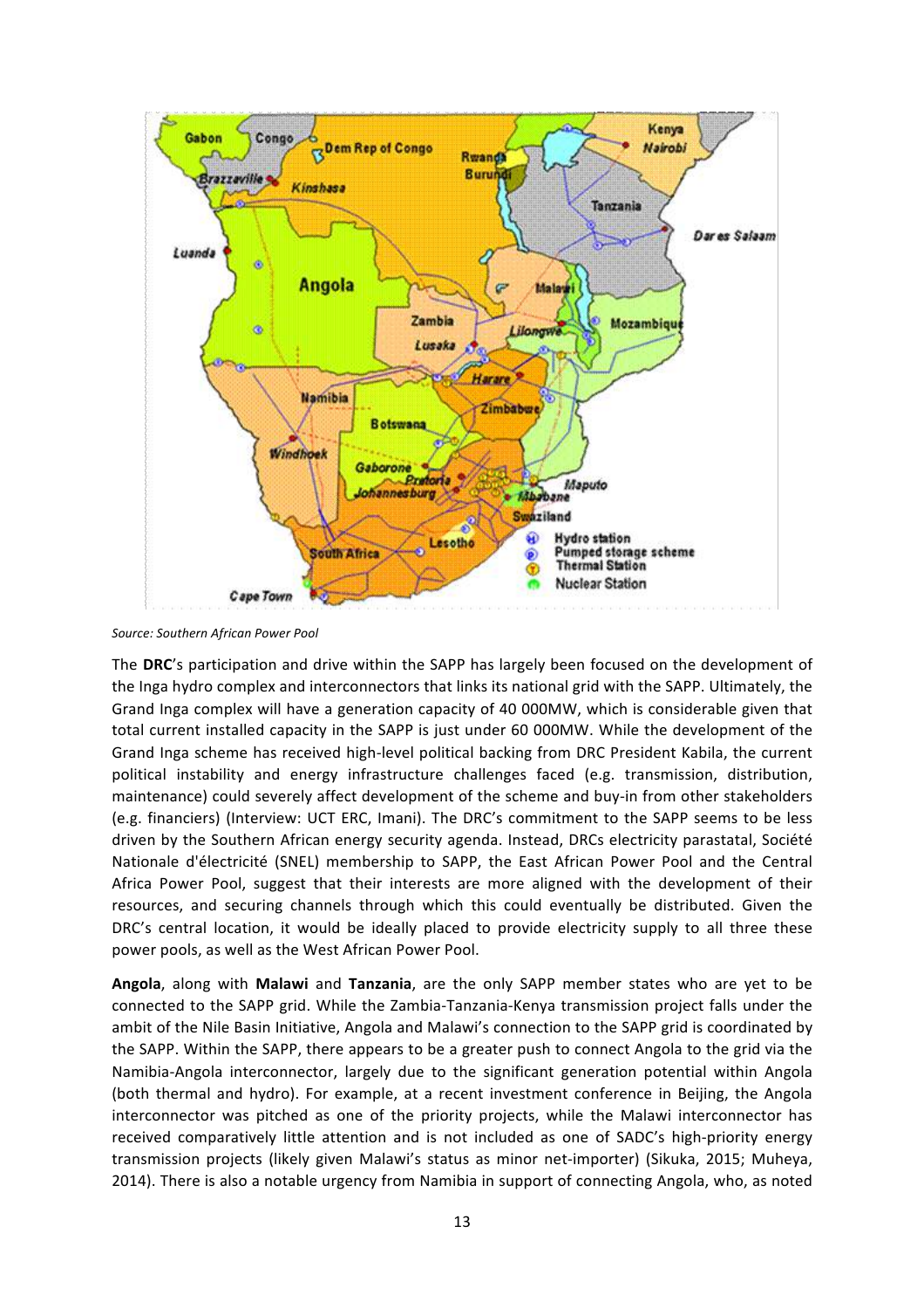earlier, has been very proactive in procuring bi-lateral energy contracts and is currently codeveloping the Baynes Hydropower project (400MW) along with Angola.

Regional energy cooperation in Southern Africa by member states can by understood by the incentives that drive cooperation. Overwhelming consideration for cooperation is at times either driven by national interests or at times through mutual (at least more than one country) benefit. Within the SAPP, ample examples of both such cases exist. For example, national self-interest is clearly the overwhelming consideration in what can be described as the "scramble" for bilateral energy trading contracts among members to ensure national energy security. In contrast, in the case of South Africa and Mozambique, mutual benefit has been pursued in development of the infrastructure generation and transmission between these countries, where both costs and benefits of increased generation are shared. Similarly, Pretoria has thrown significant weight behind talks of developing the Inga hydro-power schemes in the DRC. Given that direct transmission from DRC to South Africa is impossible, dialogue has been framed within the context of the SAPP and regional energy cooperation.<sup>4</sup>

#### 4.2. Development Partners

The SAPP relies mainly on three sources of funding for its operations: membership fees; administrative fees from management of the DAM; and funding from development partners. Since inception, SAPP has largely employed membership fees to fund its operations, while applying additional funds towards specialised studies, projects and programmes (ECA, 2009). This practice remains the status quo. The total income of the SAPP has increased considerably in the past decade, from just under US\$300,000 in 2004 to US\$2,2 million in 2014. In 2014, membership contribution accounted for roughly 28,5%; income from DAM administration accounted for 7,5% and grants from donors applied totalled 33% with the balance from other income sources (SAPP, 2014). Since 2001 the SAPP has held regular donor meetings to present its priorities to development partners with the aim of attracting funds. This strategy seems to have been fairly successful, with a clear inflow of donor funding in the years following meetings (Muntschick, 2013).



*Source: SAPP Annual Reports 2004 - 2014*

 

In 2014 financing from donors constituted roughly 33% of the SAPP's income. In other years, however, finances applied from development partners totalled more than 70% of the SAPP's

 $4$  See for example Southern Times Africa: South Africa Charms for Inga Project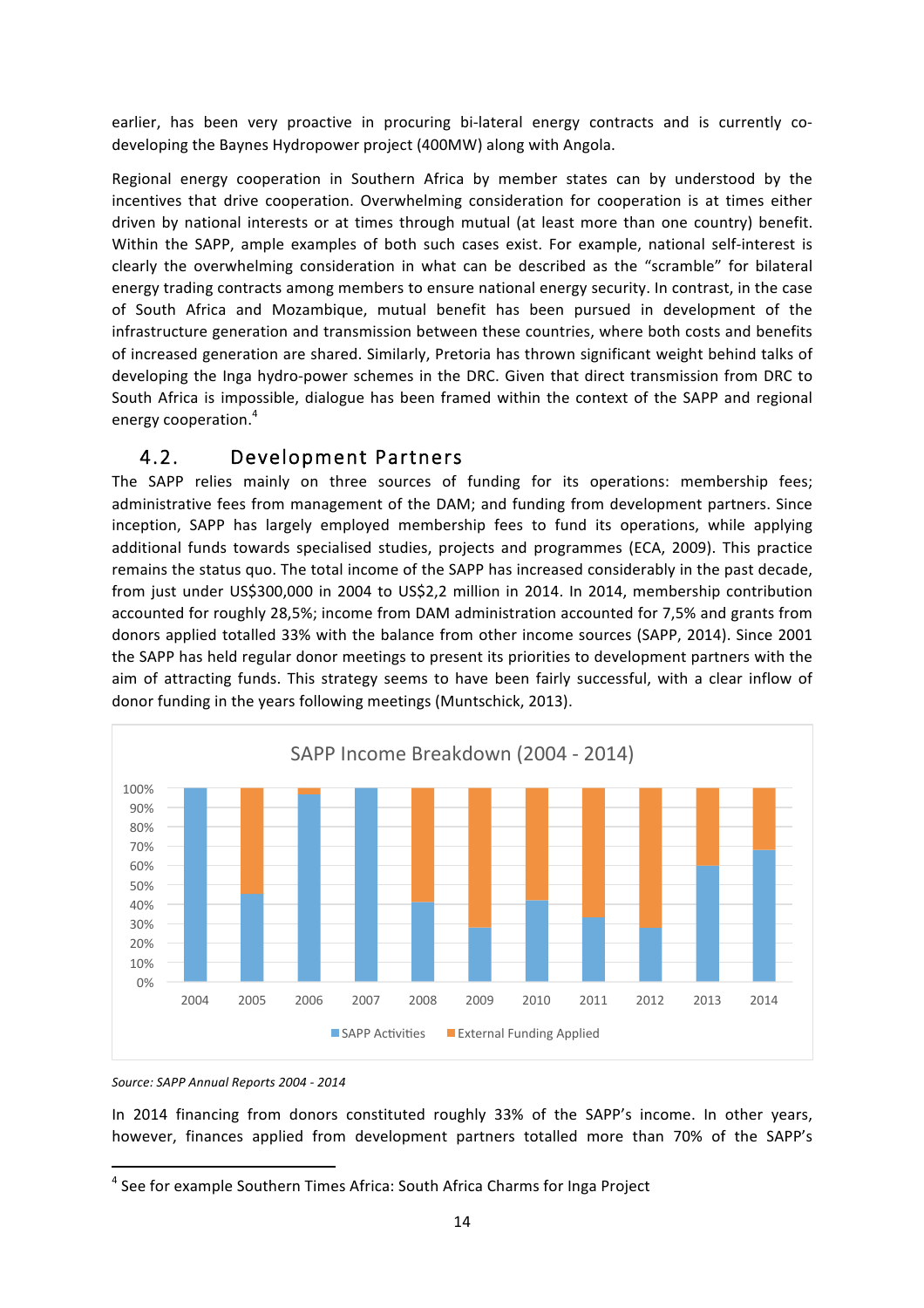income. Given the significance of this funding, it is unsurprising that it has been suggested that donors have had some level of influence, or provided some of the driving force behind SAPP's agenda. One of the examples includes the development of the regional energy market over the past decade and a half, from the Short Term Energy Market (STEM) in 2001, to the Day-Ahead-Market (DAM) in 2009.

As noted earlier, one of SAPPs key successes has been the development of the REM into a fully competitive energy market. During the late 1990s and early 2000s, before the shortage in generation capacity in the region, there was a need for a more flexible market mechanism. At the time, electricity trade was dominated through largely inflexible bi-lateral agreements between nations that dictated fixed prices, fixed volumes and fixed periods for which energy could be traded. However, countries often had surplus capacity that they could offer to others, while other members required additional capacity at ad-hoc intervals. As a response, the SAPP developed the STEM through an EU-funded grant of \$0.7million. At its peak, electricity trade on the STEM reached more than 120GWh during July 2002 (Hammons, 2011). However, as the lack of generation capacity became apparent, trade eventually decreased to on average less than 20GWh/month between November 2005 and November 2006. While the STEM operated functionally and served the needs of SAPP members, it represented a mere  $5 - 10%$  of total electricity trade in the region, with member states' preferring to trade through more secure bi-lateral contracts, and employing STEM when atypical demands needed to be met (Muntschick, 2013).

Despite the lack of surplus energy to be traded, the STEM was followed by the Day-Ahead-Market (DAM), again with the SAPP being the main coordinating body. While the STEM had some limitations in terms of participation from IPPs, the DAM would be a fully competitive market that would allow private sector actors to participate in the process. Development of the DAM started in 2004/2005, at a time when the lack of surplus energy to be traded in the region was evident, with a grant from the government of Norway of about \$7.5million. An additional grant of about US1.5million was provided by the government of Sweden to develop related components. The platform was completed in 2009 and has been operational since (SAPP, 2014). Energy trade on the DAM has grown since its introduction, from 545MWh in 2009/2010 to 84 000 MWh in 2013 and more than 500 000MWh in 2014, representing roughly 6% of total trade volumes (SAPP, 2015). Despite this initial increase, outlook for increases in future trading volumes seems to be tepid given that the generation gap will not be remedied in the short term. While the DAM is undoubtedly a useful tool, and will ultimately contribute to building a more competitive regional energy market, it has been suggested that part of the agenda to develop the DAM has been driven by availability of funds from development partners, likely ahead of other priorities (Muntschick, 2013).

This challenge facing the DAM was highlighted in an evaluation by Norway of its support to developing the DAM, which noted that energy volumes generated and consequently traded would have to increase significantly before the full market dynamism expected could be reached. Nevertheless, it noted that the technical assistance to the project has been successful and that technically the DAM was operating effectively (Norad, 2011). Subsequent funding from Norway and Sweden was also provided for the period  $2013 - 2015$  of about US\$6million under the *Implementation of the SAPP Regional Competitive Electricity Market programme, which included* support for capacity building and software to manage the DAM (SARDC, 2013; SAPP, 2015). Despite the perceived influence in the particular case of development of the REM, support from Norway and Sweden, has been characterised by the SAPP as working with the organisations to support its own agenda, rather than influencing it. (Interview: SAPP).

One of the key challenges energy infrastructure development in the region faces, is at the planning stage. Often, national governments are reluctant to commit the initial investments required to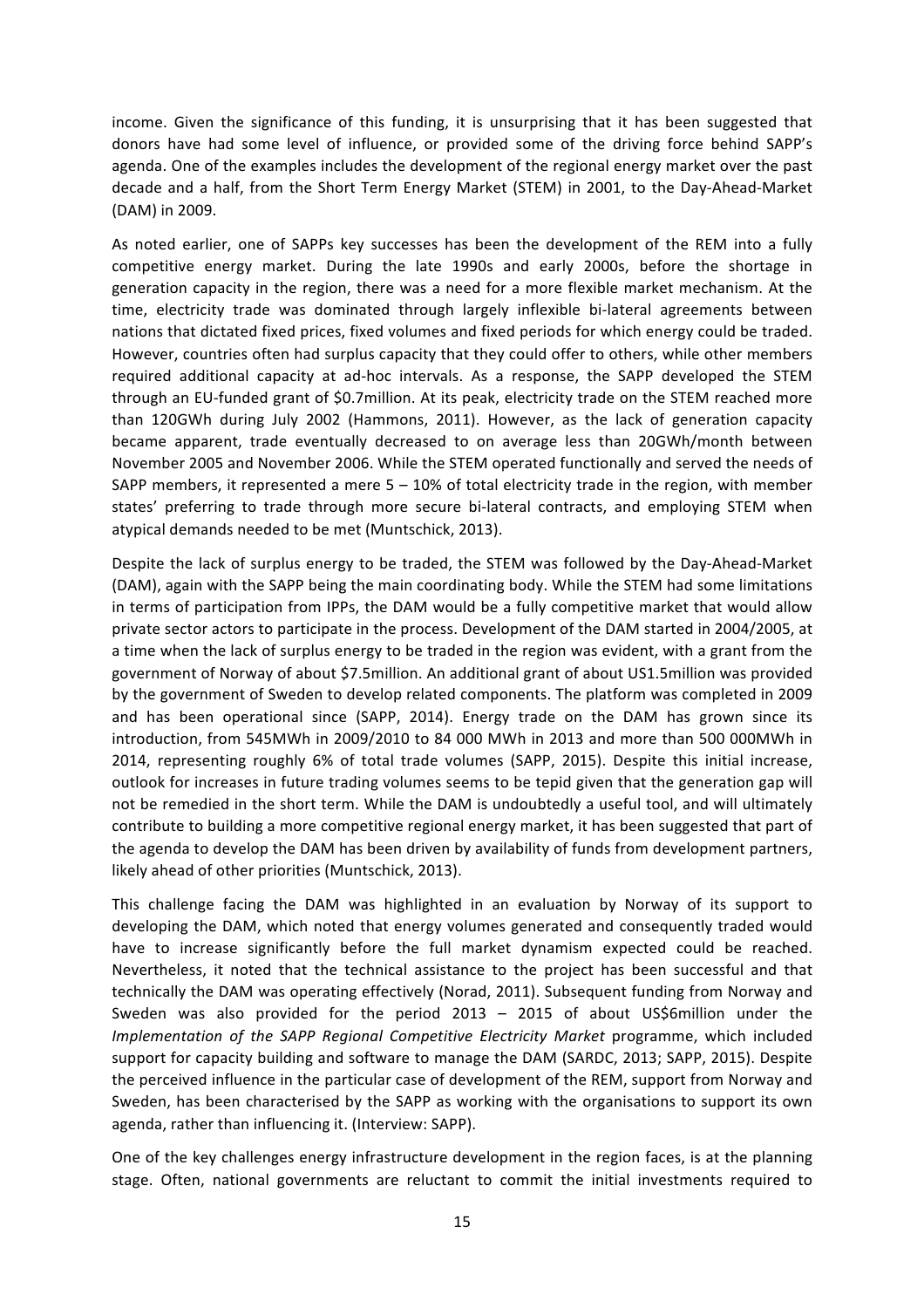identify, design and develop bankable infrastructure projects, especially multinational projects. To facilitate this process, the World Bank provided a grant to the SAPP of US\$20 million under the Program for Accelerating Transformation Energy Projects in 2014. This grant will allow the development of such bankable projects, with the project implementation end date in 2019 (World Bank, 2014). The African Development Bank and the Development Bank of Southern Africa have also provided support in these areas.

Apart from Norway and Sweden, and the World Bank grant noted above, the SAPP has also been supported by other development partners. However, for many of these partners co-operation is limited (e.g. to special studies) and on an ad-hoc basis. USAID, for example, has a long history of involvement with the SAPP. Funding was provided to assist the SAPP between 1997 and 2002 to develop short- and long- term models for the development of the interconnected grid. Between 1998 and 2006, USAID also provided technical assistance to the SAPP through the secondment of an expert from the New York power pool to assist operational aspects of the SAPP Coordination Centre (ECA, 2009). While USAID has continued providing support in the energy sector through the Southern African Trade Hub, the focus of its activities has been on private sector participation and renewable energy in Southern Africa (particularly Zambia and Swaziland). As a result, assistance has been geared towards technical support and capacity building to RERA and national regulating agencies (Interview: SATH). The next iteration of USAID's Trade Hub will not include support in the energy sector. Instead, it is believed that these activities will be subsumed under its larger Power Africa initiative.

The EU, through its ACP-EU Energy Facility, was instrumental in the development of the DAM's predecessor, the STEM. Further support has been provided mainly for capacity building for network operations, systems planning and promotion of public-private partnerships (SAPP, 2009). Other donors such as DFID and DANIDA have been involved to a lesser extent, through providing technical support or specialised studies (ECA, 2009).

| <b>ACTIVITY</b>                         | <b>Norway</b><br>and Sida | <b>DBSA</b> | <b>AfDB</b> | EU | World<br><b>Bank</b> | <b>SAPP</b> |
|-----------------------------------------|---------------------------|-------------|-------------|----|----------------------|-------------|
| <b>Capacity Building Programmes</b>     |                           |             |             |    |                      |             |
| DAM Support & Maintenance               |                           |             |             |    |                      |             |
| Project Packaging                       |                           |             |             |    |                      |             |
| <b>Transmission Pricing Development</b> |                           |             |             |    |                      |             |
| Projects Peer Review                    |                           |             |             |    |                      |             |
| New Trading Platform Development        |                           |             |             |    |                      |             |
| Source: SAPP, 2015                      |                           |             |             |    |                      |             |

The following table provides an overview of the activities currently supported by various donors.

Given that regional power pooling requires both hard and soft infrastructure, the SAPP has been able to rely on long-term support from different development partners with interests within these respective domains. The SAPP's successful track record in the past has often ensured, or at least contributed, to continued funding. However, given the significant sums provided, influencing of the SAPPs agenda through development partners should be recognised as a potential risk (with evidence to suggest that this has been the case on occasion).

## 5. PRIVATE SECTOR PARTICIPATION

The private sector's role in regional energy cooperation is two-fold. Firstly, having access to reliable, affordable and sustainable energy is paramount to their operations, thus at times they act as a pressure group on governments (along with civil society players) to work towards energy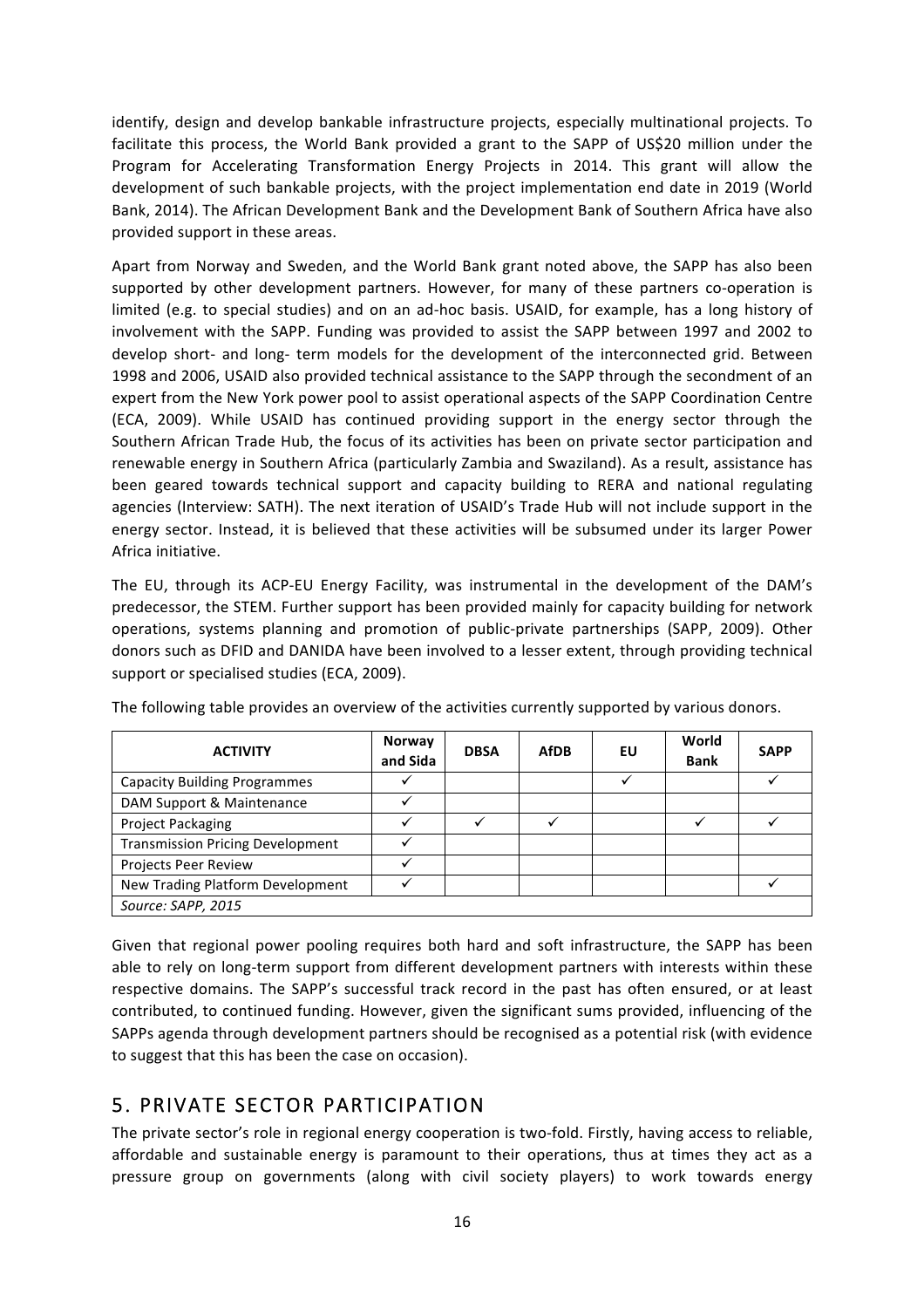cooperation and security. Secondly, segments of the private sector have an interest in and ability to directly participate in electricity generation and transmission.

Energy issues in SADC are addressed at regional level by the private sector in numerous ways, key of which is through engagement from apex private sector bodies. The Southern Africa Business Forum, for example, notes in a declaration that "sustainable and affordable access to energy...is critical for all of the economic development goals of SADC." The declaration further urges member states in SADC to cooperate and notes "the role of the private sector lies in financing, providing innovative technologies and technical expertise" towards addressing the energy challenge (SABF, 2015) Similarly, the Association of SADC Chambers of Commerce and Industry notes that "participation in value chains (regional and global) is an important pathway to industrialization; this requires competitive infrastructure service inputs such as energy..." (ASCCI). Nevertheless, the response from regional bodies appears limited given the scale of the crisis.

Nationally, businesses and citizens have been more vocal with regards to the energy crises, notably in countries such as South Africa and Zimbabwe. Advocacy and lobbying has come from various sector specific bodies across industries, including hospitality, mining, manufacturing and retail, and from national private sector bodies such as the Confederation of Zimbabwe Industries. Equally, response in South Africa has been seen from, among others, the SA Chambers of Commerce and Industry, the South African Reserve Bank and Business Leadership South Africa who notes that the current energy crises is arguably "the biggest threat to business confidence and growth that [South Africa] has encountered in the last two decades" (BLSA, 2015).

Despite widespread criticism from the private sector, energy utilities recognise the need to engage them to relieve energy related pressures. IPPs have the capacity to introduce new skills, technology and investment in the industry, allowing for greater generation, as well as diversification and competition, ultimately ensuring more reliable and cost effective electricity generation(Carter-Brown, 2015).

Energy operations (generation, transmission and distribution) throughout Southern Africa have for the most part remained largely public owned in the post-independence era. The lack of business frameworks within the majority of these SOEs resulted in inefficient and inadequate supply by the 1980s. While various processes of reform involved creating more efficient SOEs and private sector participation, as well as structural changes (e.g. separating generation, transmission and distribution) have been undertaken and continue to be implemented, progress has been slow and the majority of energy operations remain state controlled (Manduna, 2013).

The SAPP has been a key driver behind private sector participation in the energy environment in Southern Africa. While the SAPP's founding document, the Inter-Governmental Memorandum of Understanding (IGMOU) that was signed in 1995, did not specifically make provision for their inclusion, the 2006 revised IGMOU created scope to include other Electricity Supply Enterprises (such as Power Utilities, Independent Power Producers, Independent Transmission Companies, etc.) besides national power utilities (Hammons, 2011). The need to include the private sector came from members, albeit somewhat begrudgingly, as the reluctance of SOEs to decentralise (political) power is characteristic in the region (Manduna, 2013; Interview: UCT ERC; Imani). For example in South Africa, President Zuma recently announced that Eskom will receive a further \$23 billion in 2015 to "stabilise" its finances, despite its poor record in the past. Similar situations in two other struggling SOEs, South African Airways and the South African Postal Service, have resulted in direct high-level political oversight over the reformation of these institutions along with Eskom, by Deputy President Cyril Ramaphosa (Dodds, 2015).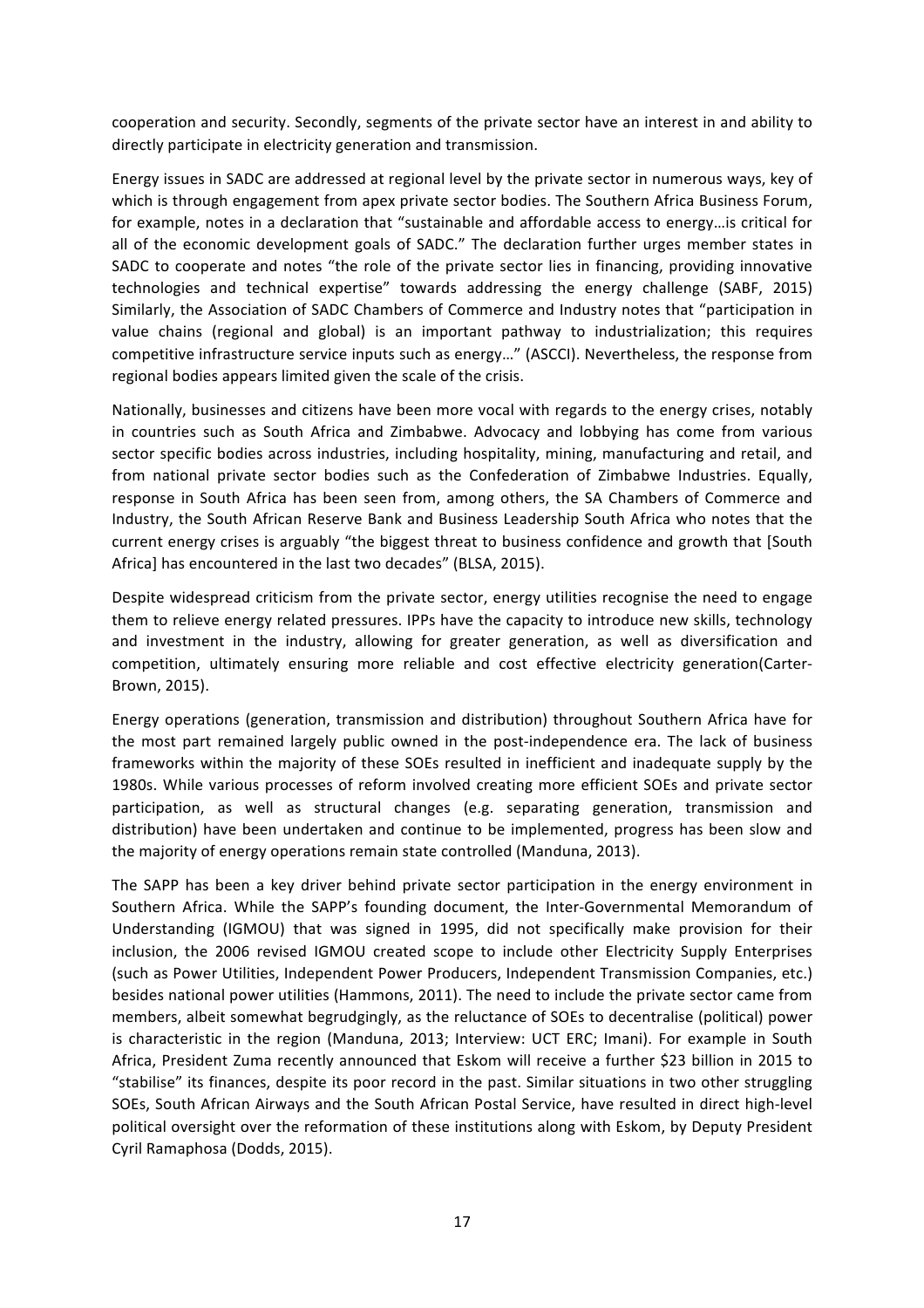Despite this reluctance to relinquish power across SAPP member states, the SAPP oversaw the facilitation of the Revised Intergovernmental MOU in 2006 that ultimately made provision for the inclusion of IPPs and ITCs within the SAPP structures, allowing these independents participation in the REM. Currently, SAPP's membership includes 16 members, of which 12 are national energy utilities, 2 are IPPs and 2 are ITCs. Independents, however, do not share the same decision making powers and influence within the SAPP as national regulators – their domestic role is seen as much less significant (i.e. not responsible for the entire grid) and therefore their voting power within SAPP is diminished (Interview: SAPP).

According to the SAPP, the greatest stumbling block to increased private sector participation in REM is that most countries do not allow IPPs to engage in cross-border trading. While some national regulators are more welcoming of private sector participation (e.g. Zambia and Mozambique), others are less so (e.g. South Africa who regulates entrance). Just like the SADC lacks enforcement mechanisms to carry out its mandate in the region, the SAPP remains merely a coordinator of efforts and remains toothless to enforce any regional decisions at national level. In response, calls for a new and revised (from the 2006) IGMoU has been echoed by various high-level officials (e.g. senior SADC officials; Sikuka, 2012), to ensure that the SAPP has greater powers to pursue the regional energy integration agenda. In the interim, the SAPP relies on continuous advocacy efforts (RERA, SADC, and Energy Ministers) to increase private sector participation (SAPP, 2015).

While participation from the private sector has largely been met with reluctance from national utilities in the region, the experience in South Africa thus far has been positive. From 2011, Eskom, together with the SA Department of Energy and the National Energy Regulator of South Africa (Nersa) has thrown considerable weight behind the renewable energy sector domestically through its Renewable Energy Independent Power Producer Procurement Programme (REI4P). This programme supports independent power producers that engage in renewable energy (including wind, solar, biomass, biogas and small hydro), and has procured such services through a number of procurement windows (Joemat-Pettersson, 2015).

To date the REI4P has resulted in adding more than 4GW of electricity to South Africa's national grid. From this, nearly a third of the R145.5 billion in investments have been sourced locally and the projects have created more than 60 000 job years. Local communities in which these projects are based have particularly benefitted from the job creation effects (Carter-Brown, 2015).

Introducing private sector participation in the energy generation also has the benefit of increasing competition in the market, ultimately driving down costs. For example, in South Africa's REIPPP programme, the average price for generation from the first procurement window was R2,15/kWh; dropping to  $R1,42/kWh$  in the second round of bidding and  $R1,14/kWh$  in the third procurement round, representing almost a 50% reduction in costs over a three year period (Carter-Brown, 2015). However, as has been witnessed in the Southern African energy markets, electricity subsidies have distorted markets in the energy sector. Currently, within the SAPP, Namibia and Tanzania are the only two countries that have achieved cost-reflective tariffs (SADC, 2015). Ensuring a level playing field will be important to securing engagement from the private sector.

Infrastructure investment needs are significant and won't be met solely through public sector or ODA funds. As noted above, sourcing of financing for infrastructure investment can be addressed through involving the private sector. Large scale capital intensive projects, with potential to bring significant generation capacities on board, requires both time and capital. For example, the estimate costs for the planned 9600MW to be added to South Africa's grid through eight new nuclear reactors is around \$50 billion and will only be connected to the grid in 2023 (ENCA, 2015). Similarly, South Africa's latest energy investments in Medupi ran up to more than \$12 billion (up from initial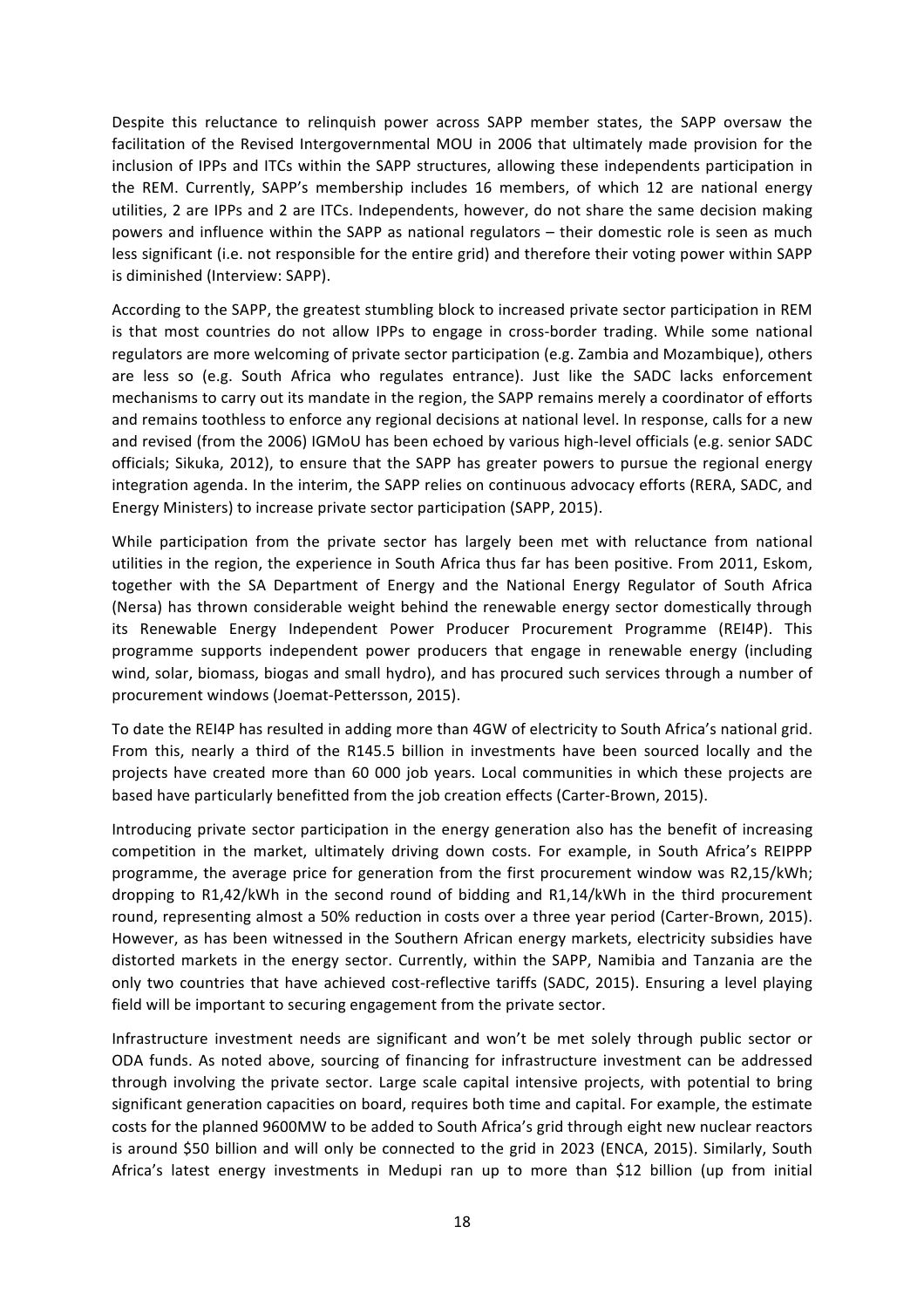estimates of \$5.6bn) and another coal fired plant, Kusile saw its costs rise from \$6.5bn to \$13.9bn (Mannak, 2015). Through allowing participation from the private sector to engage in IPP schemes, as in the case of South Africa, Southern Africa can address the short term electricity crisis through bringing hundreds of small capacities online quickly.

While SA's REIPPP scheme has indicated a willingness of the public sector in South Africa to participate in the national energy market, entry into this market remains constrained to bidding windows as the DoE has the sole mandate to initiate renewable and alternative fuel generation projects (South African Government). Furthermore, while Eskom does not have exclusive rights on energy generation, it does own and operate the national electricity grid, affording it significant influence. These restrictions, and the reluctance to decentralise and privatise within the energy sector in South Africa and the region, would need to be addressed both politically and legislatively in order to further encourage private sector participation (BLSA, 2015).

From South Africa's experience highlighted above, it is clear that involvement of the private sector in regional energy affairs could contribute to greater energy security in the region. Not only do they already act as a key pressure group, but direct participation will likely lead to greater competition, resulting in lower costs, increased investment in the sector, as well as an overall diversification of available resource generation capacity. Nevertheless, while the SAPP has been a key driver behind the inclusion of the private sector, allowing participation of these stakeholders ultimately rest with member states. And while national governments have clearly recognised the need for their inclusion, the political will to drive their participation is still lacking. This, together with the regulatory challenges, will ensure continued reluctance on the part of business to get involved.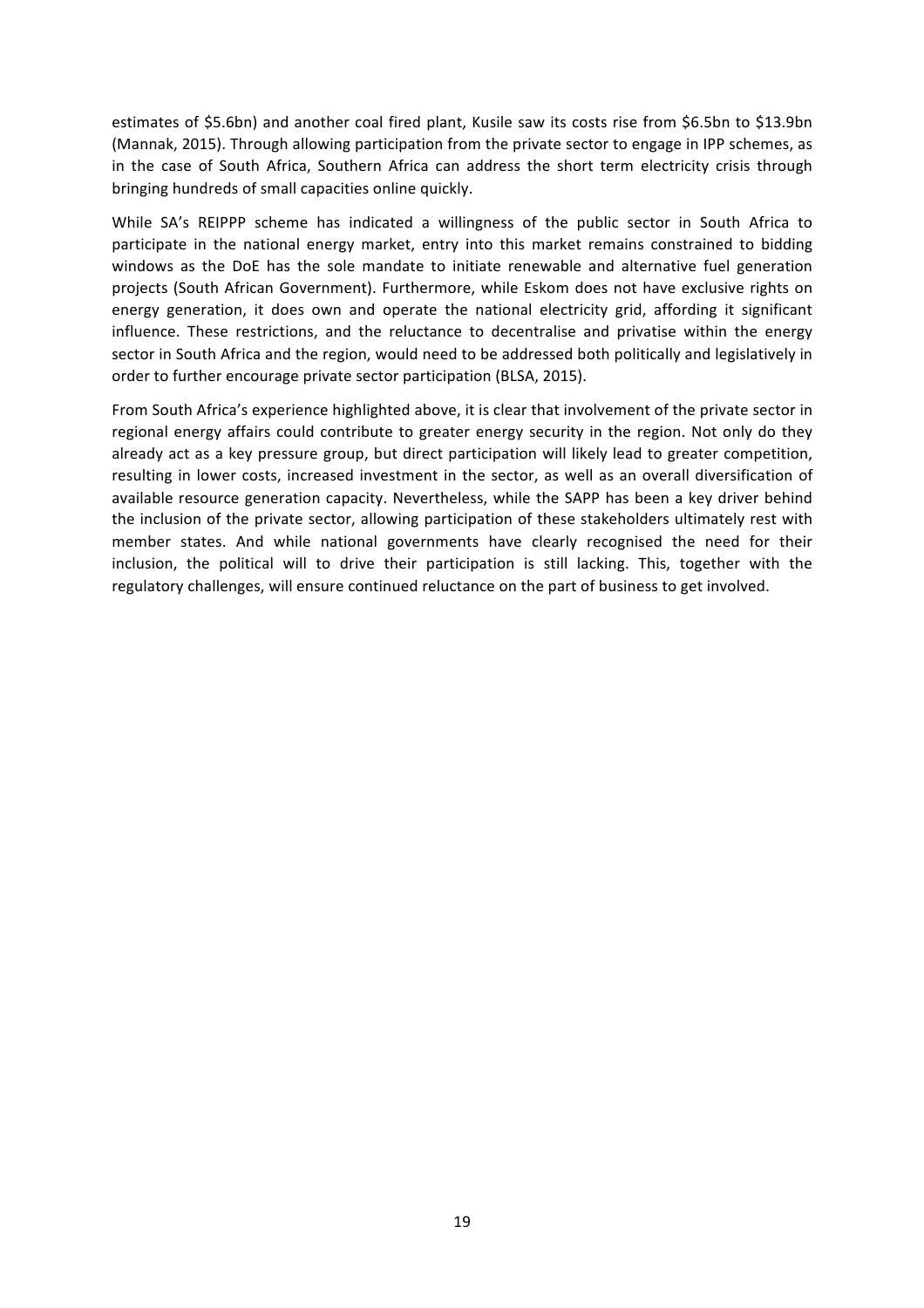## 6. CONCLUSION

The Southern African Power Pool was initially established to enhance energy security in the region through facilitating cross border physical and trade infrastructure. The significance of this agenda intensified across the region following the energy crises from the mid-2000s.

Despite (or due to) limited intervention from the SADC Secretariat, the SAPP has played a significant role in successfully promoting and facilitating regional energy integration. This has largely involved coordinating regional energy infrastructure investment in the region and facilitating the development of a Regional Energy Market. Another key success of the SAPP has been through facilitating private sector participation in the REM. While SADC remains one of the key institutions driving the regional integration agenda in Southern Africa, it has largely allowed the SAPP to focus on energy cooperation, with little interference, partly as a result of the successful manner in which the organisation has done this. The organisation's success has to a great degree rested on the good management of the institution, which has attracted significant cooperation from development partners. At the same time, while the national interests of its members remain dominant, their commitment to the regional energy agenda at times assisted in promoting this agenda. However, in many ways, the SAPP can be seen as merely a coordinating body without any mechanisms to ensure regional cooperation.

Just as with the SADC, certain member states dominate the energy environment in the region through size and available resources. However, unlike SADC, there appears to be no single country driving the SAPP agenda with no one country seeking to derive political control/power in the regional energy sector via the SAPP. Even before the SAPP, there were no "(political) power struggles" within Southern Africa for energy dominance (South Africa has always been and still is the regional powerhouse), with none of the other states really competing with each other, so no one country needs to dominate the institution to ensure greater legitimacy (unlike, for example, in the EAPP where Egypt, Kenya, and Ethiopia vie for dominance in the energy sector). Instead, there is ample evidence to suggest that members participate and drive the agenda for practical motives i.e. efficient usage of available resources or financial gains. Nevertheless, national interests often trump commitment to regional energy integration – for example nations "scrambling" to ensure bi-lateral energy contracts with others to ensure national energy security. However, for smaller SADC members facing resource constraints, the SAPP adds significant value in co-ordinating donor funds towards the development of bankable cross-border projects.

While the SAPP has largely relied on funding from member states to support its operations, it has, at times, relied heavily on funding from development partners for the implementation of activities. Evidently, it has been suggested that at times availability of funds from these partners drove the integration agenda and specific interventions. While these interventions did not have a negative influence on the energy integration agenda, arguably there were greater priorities that could have been pursued. Nevertheless, the organisation's excellent track record has secured the cooperation of many of these partners over a lengthy period.

From South Africa's experience highlighted above, it is clear that involvement of the private sector in regional energy affairs could contribute to greater energy security in the region. Not only do they already act as a key pressure group, but direct participation will likely lead to greater competition, resulting in lower costs, increased investment in the sector, as well as an overall diversification of available resource generation capacity. Nevertheless, while the SAPP has been a key driver behind the inclusion of the private sector, allowing participation of these stakeholders ultimately rest with member states. And while national governments have clearly recognised the need for their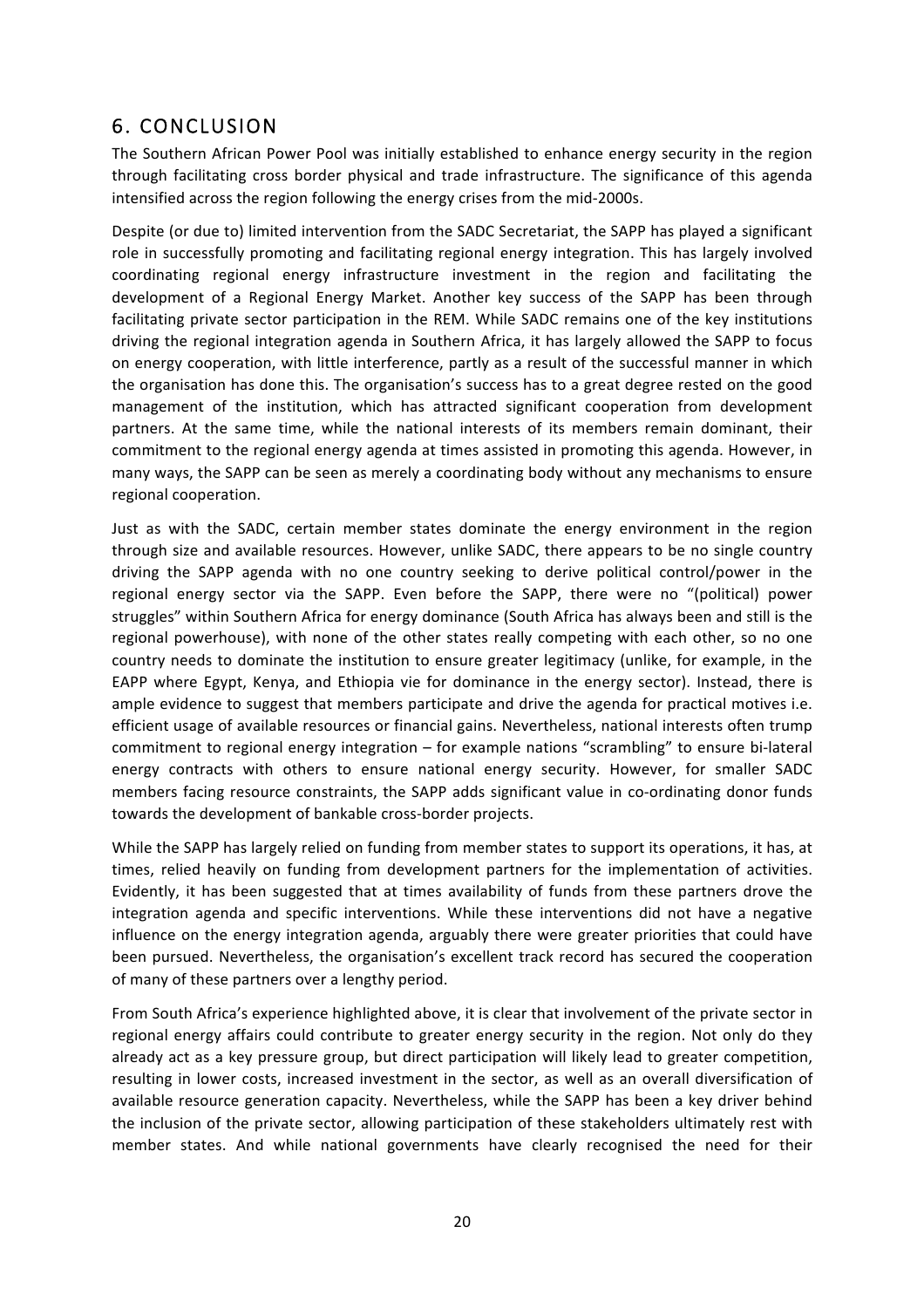inclusion, the political will to drive their participation is still lacking. This, together with the regulatory challenges, will ensure continued reluctance on the part of business to get involved.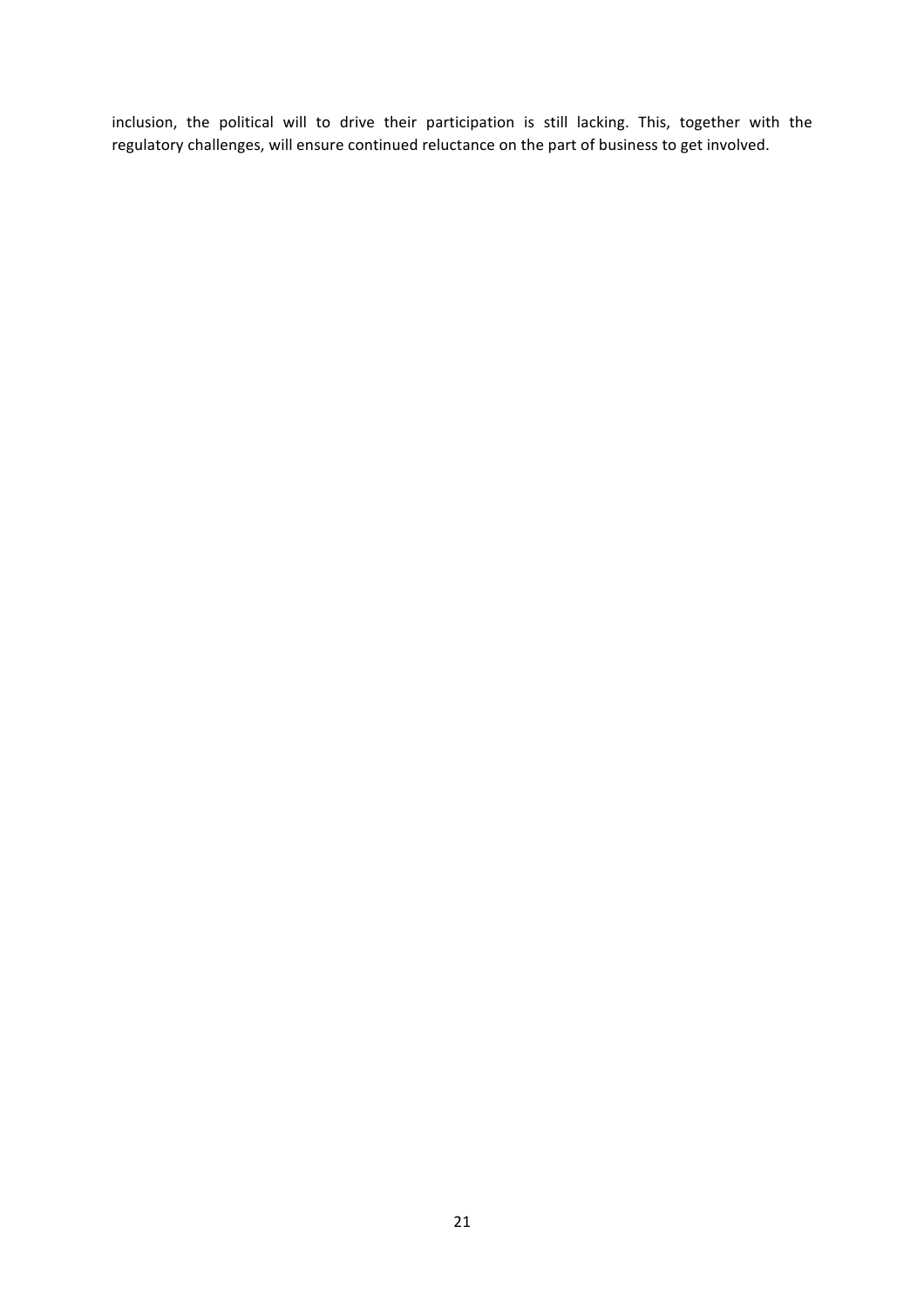# 7. BIBLIOGRAPHY

AllAfrica. 2015. Southern Africa: SADC Experts to Strategise on Regional Energy Development. AllAfrica (online). Available online: http://allafrica.com/stories/201503030847.html. Accessed 31 March 2015.

Annual General Meeting (AGM), 2015. Final Minutes of the Annual General Meeting between SAPP, Sida and the Government of Norway held at the SAPP CC, Harare, Zimbabwe.

Association of SADC Chambers Of Commerce and Industry (ASCCI). *SADC Summit - Priorities for* **SADC's regional economic integration agenda.** Available online: http://www.ascci.info/index.php/8home-news-slider/25-sadc-summit-priorities-for-sadc-s-regional-economic-intergration-agenda. Accessed 25 October 2015.

Bornman, N. and Anestor, P. 2014. *SA Braces for Cold Turkey as Eskom Falters*. Times Live (online). Available online: http://www.timeslive.co.za/local/2014/12/07/sa-braces-for-cold-turkey-as-eskomfalters. Accessed 30 March 2015.

Brendan, R. 2015. *Trio of Forces behind Botswana Coal Failure*. MiningMx (online). Available online: http://www.miningmx.com/page/news/energy/1650264-Trio-of-forces-behind-Botswana-coalfailure. Accessed 31 March 2015.

Business Leadership South Africa (BLSA). 2015. *Business Solutions to our energy crisis*. Available online: http://www.businessleadership.org.za/newsletters/Business-Solutions-to-our-energycrisis/index.html?&re=1. Accessed 25 October 2015.

Carter-Brown, C. 2015. *IPPs critical to South Africa's energy security*. Available online: http://www.engineeringnews.co.za/article/ipps-critical-to-south-africas-energy-security-2015-05-19. Accessed 25 October 2015.

Department of Energy: SA. *Renewable Energy Independent Power Producer Procurement Programme.* Available online: http://www.ipprenewables.co.za/#page/303. Accessed 31 March 2015.

Dodds, C. 2015. *Energy crisis 'soon behind us'.* IOL (online). Available online: http://www.iol.co.za/business/news/energy-crisis-soon-behind-us-1.1909977#.Vh05i3qqqko. Accessed 25 October 2015.

Eberhard, A. et al. 2011. Africa's Power Infrastructure: Investment, Integration, Efficiency. World Bank.

Economic Consulting Associates (ECA). 2009. The Potential of Regional Power Sector Integration: Southern African Power Pool Transmission & Trading Case Study. Available online: http://www.esmap.org/sites/esmap.org/files/BN004-10\_REISP-CD\_The%20Potential%20of%20Regional%20Power%20Sector%20Integration-Literature%20Review.pdf. Accessed 29 June 2015.

ENCA. 2015. *SA power crisis threatens country's economy*. ENCA (Online). Available online: https://www.enca.com/money/sa-power-crisis-threatens-countrys-economic-outlook. Accessed 25 October 2015.

Grynberg, R. 2012. *SA Plays Power Games with Coal.* Mail and Guardian (online). Available online: http://mg.co.za/article/2012-09-14-sa-plays-power-games-with-coal. Accessed 31 March 2015.

Hammons, T.J. 2011. *Electricity Infrastructures in the Global Marketplace*. InTech Publishers.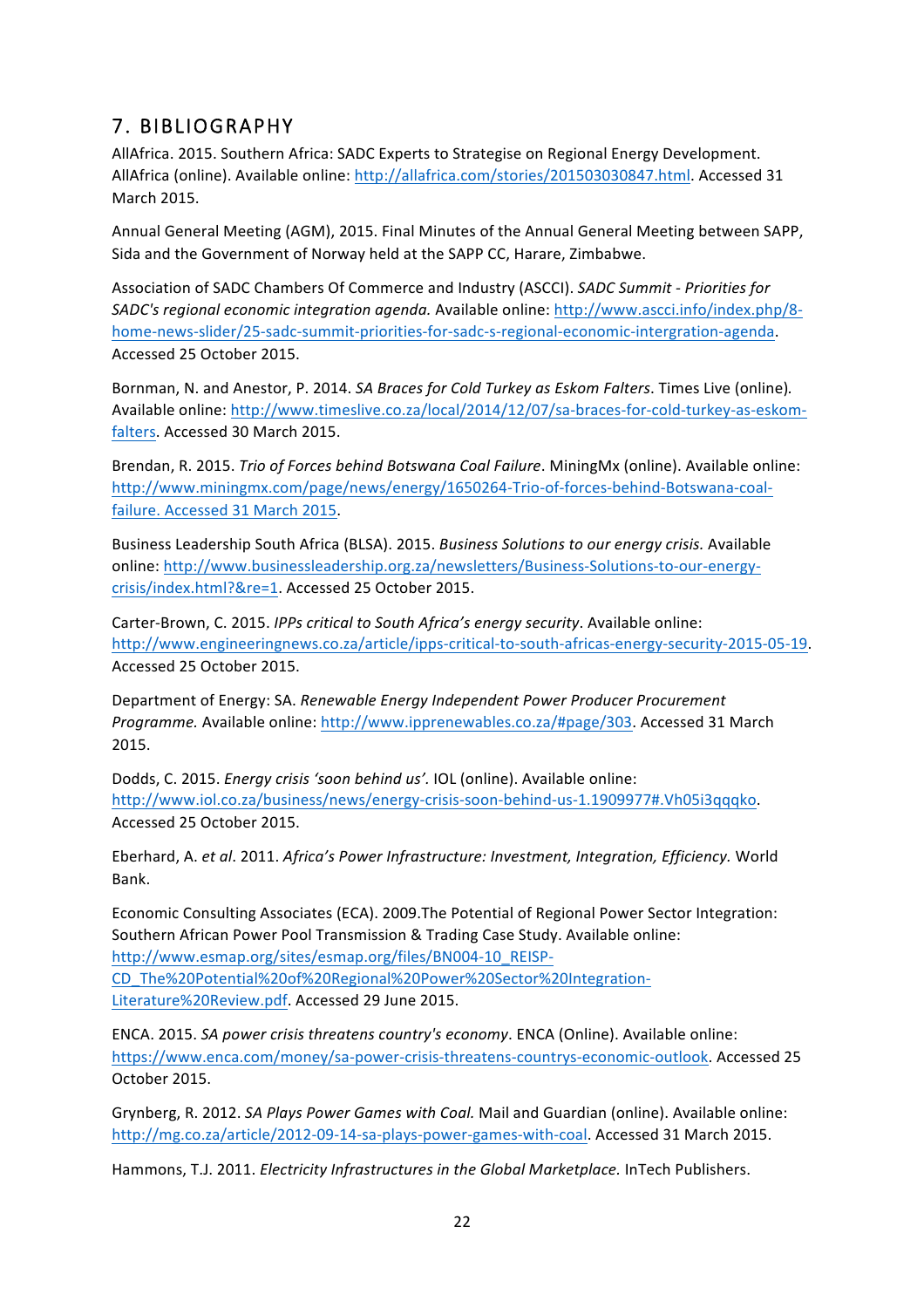Infrastructure Consortium for Africa (ICA) Secretariat. 2011. *Regional Power Status in African Power* Pools. African Development Bank.

IRENA. 2013. Eastern African Power Pool. Available online:

http://www.irena.org/DocumentDownloads/events/2013/July/Afriac%20CEC%20session%202\_EAPP Gebrehiwot 220613.pdf. Accessed: 29 June 2015.

Jindal Africa. *Mmamabula Energy Project.* Jindal Africa (online). Available online: http://www.jindalafrica.com/mmamabula-energy-project. Accessed 31 March 2015.

Joemat-Pettersson, T. 2015. Expansion and Acceleration of the Independent Power Producer Procurement Programme. Available online: http://www.ipprenewables.co.za/#page/2179. Accessed: 29 June 2015.

Manduna, C. 2013. *Energy Sector Capacity Building Diagnostic & Needs Assessment Study*. African Development Bank.

Mannak, M. 2015. *The economic impact of South Africa's energy crisis*. Public Finance International (online). Available online: http://www.publicfinanceinternational.org/feature/2015/06/economicimpact-south-africa%E2%80%99s-energy-crisis. Accessed 25 October 2015.

Mhlanga, P. 2015. ZESA Scrambles for Electricity Imports. The Financial Gazette (online). Available online: http://www.financialgazette.co.zw/zesa-scrambles-for-electricity-imports/. Accessed: 29 June 2015.

Muheya, G. 2014. Malawi excluded in SADC US\$4bn power interconnection projects. Nyasa Times (online) http://www.nyasatimes.com/2014/08/18/malawi-excluded-in-sadc-us4bn-powerinterconnection-projects/. Accessed 8 September 2015.

Muntschick, J. 2013. Regional energy cooperation in SADC: is the southern African power pool currently powered by external funding? Published in Monitoring Regional Integration in Southern Africa Yearbook 2012, tralac.

Namibia Economist. 2014. NamPower sighs relief as new PPA is signed. Namibian Economist (online). Available online: http://www.economist.com.na/headlines/6391-nampower-sighs-relief-asnew-ppa-is-signed. Accessed: 29 June 2015.

New Era. 2014. Zimbabwe: Namibia Signs New Power Purchase Agreement With Zimbabwe. New Era (online). Available online: http://allafrica.com/stories/201410171382.html. Accessed: 29 June 2015.

Norad. 2011. Energy for Sustainable Development - Annual Report 2011. Available online: http://www.norad.no/globalassets/import-2162015-80434-am/www.norad.no-ny/filarkiv/vedleggtil-publikasjoner/energy-for-sustainable-development---annual-report-2011.pdf. Accessed 29 June 2015.

SADC. 1995. *Protocol on Energy in the Southern African Development Community (SADC) Region.* Southern African Development Community.

SADC. 2012. Regional Infrastructure Development Master Plan: Energy Sector Plan. Southern African Development Community.

SAPP. 2004 - 2014. Annual Reports. Southern African Power Pool.

SAPP. 2014a. Monthly Report: May 2014. Available online: http://www.sapp.co.zw/docs/R05-%20MAY%202014%20SAPP%20Monthly%20Report.pdf. Accessed 29 June 2015.